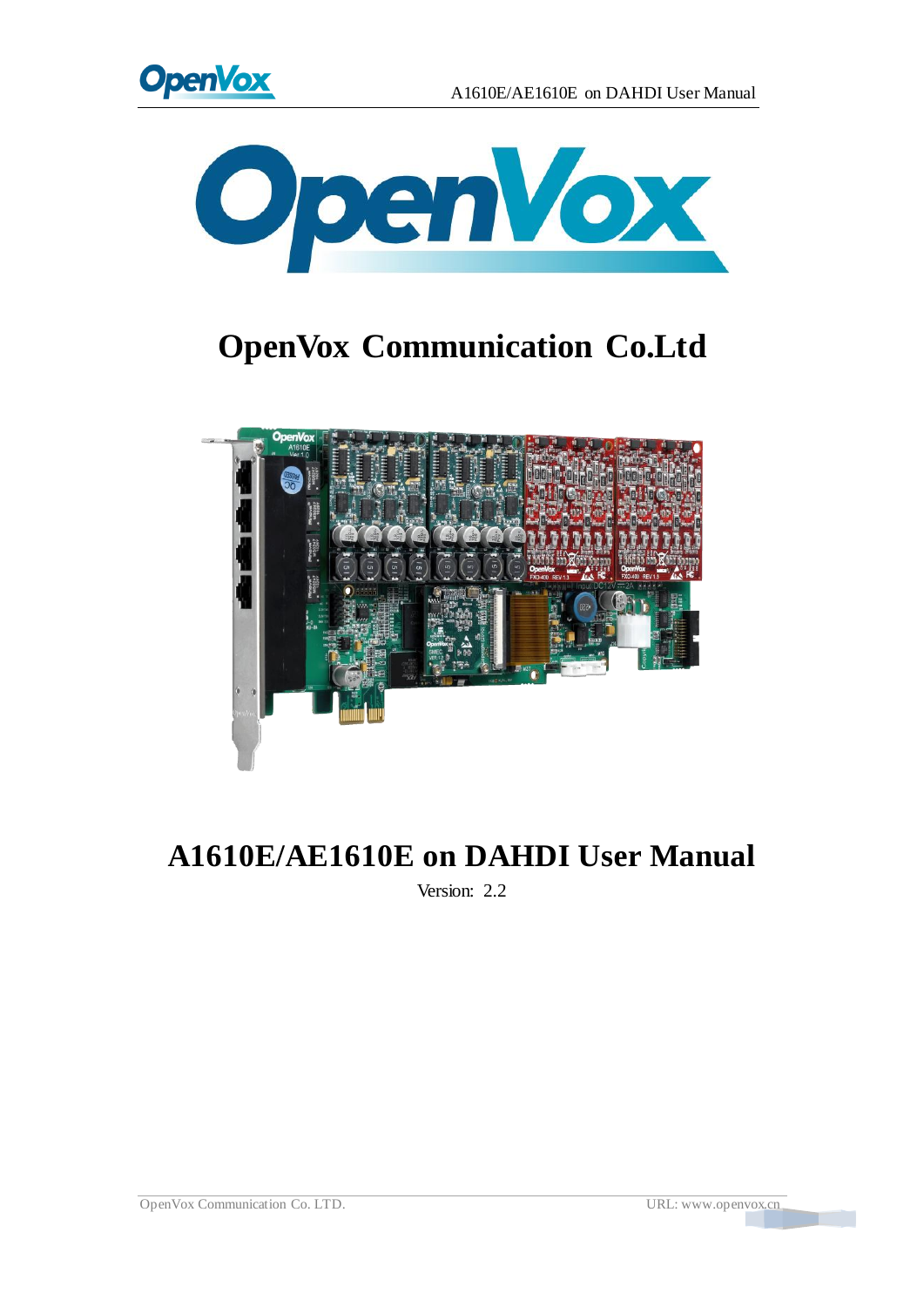



# **OpenVox Communication Co.Ltd**

*Most Advanced Asterisk Cards*

Address: F/3, Building No.127, Jindi Industrial Zone, Shazui Road, Futian District, Shenzhen, Guangdong 518048, China Tel:+86-755-82535461, 82535095, 82535362, Fax:+86-755-83823074 Business Contact: sales@openvox.com.cn Technical Support[: support@openvox.com.cn](mailto:support@openvox.com.cn)

Business Hours: 09:00-18:00(GMT+8) from Monday to Friday URL: www.openvox.cn

*Thank You for Choosing OpenVox Products!*

OpenVox Communication Co. LTD. URL: www.openvox.cn 1

 $\frac{1}{\sqrt{2}}$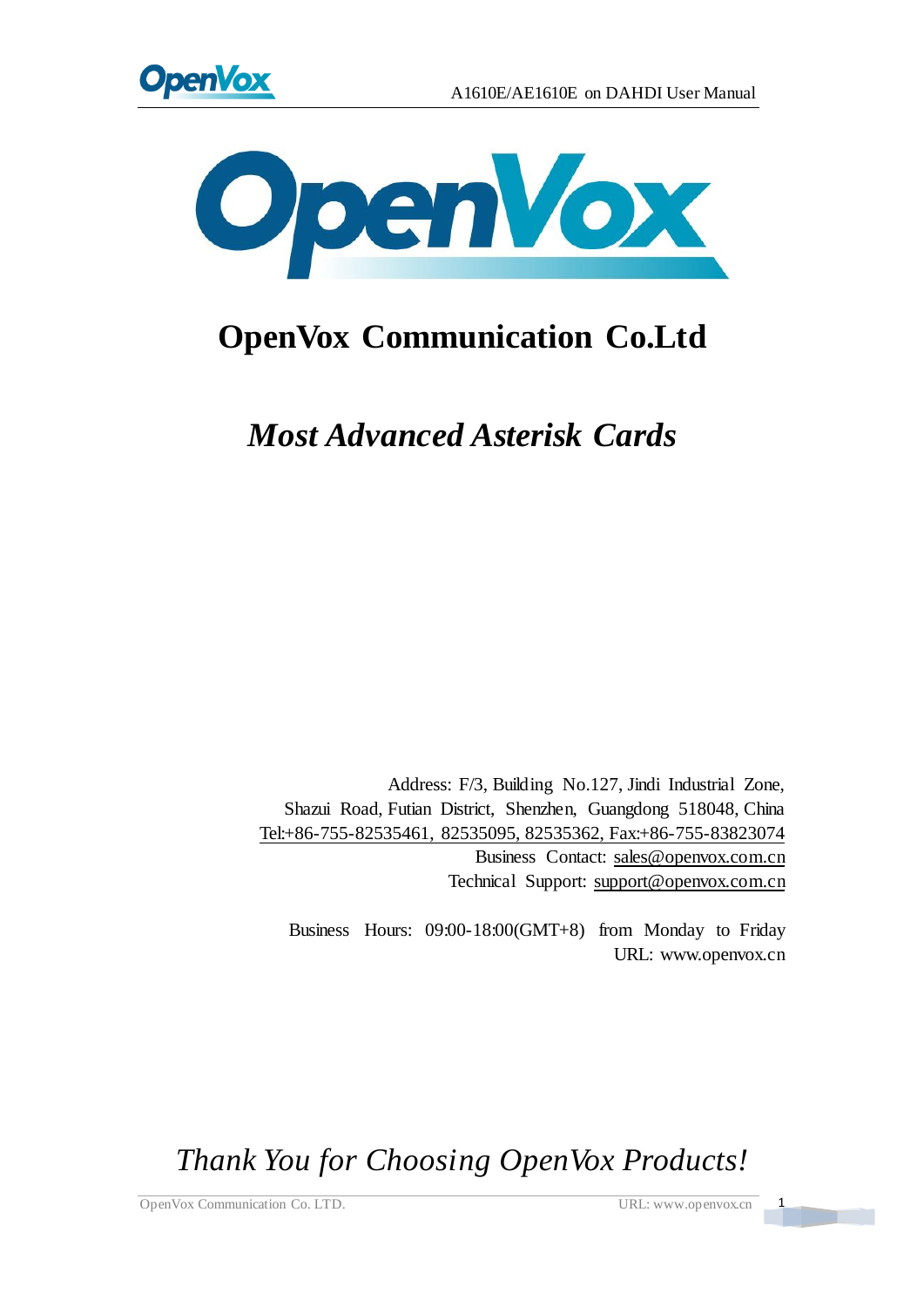

### **Copyright**

Copyright<sup>©</sup> 2011 OpenVox Inc. All rights reserved. No part of this document may be reproduced without prior written permission.

### **Confidentiality**

Information contained herein is of a highly sensitive nature and is confidential and proprietary to OpenVox Inc. No part may be distributed, reproduced or disclosed orally or in written form to any party other than the direct recipients without the express written consent of OpenVox Inc.

#### **Disclaimer**

OpenVox Inc. reserves the right to modify the design, characteristics, and products at any time without notification or obligation and shall not be held liable for any error or damage of any kind resulting from the use of this document.

OpenVox has made every effort to ensure that the information contained in this document is accurate and complete; however, the contents of this document are subject to revision without notice. Please contact OpenVox to ensure you have the latest version of this document.

#### **Trademarks**

All other trademarks mentioned in this document are the property of their respective owners.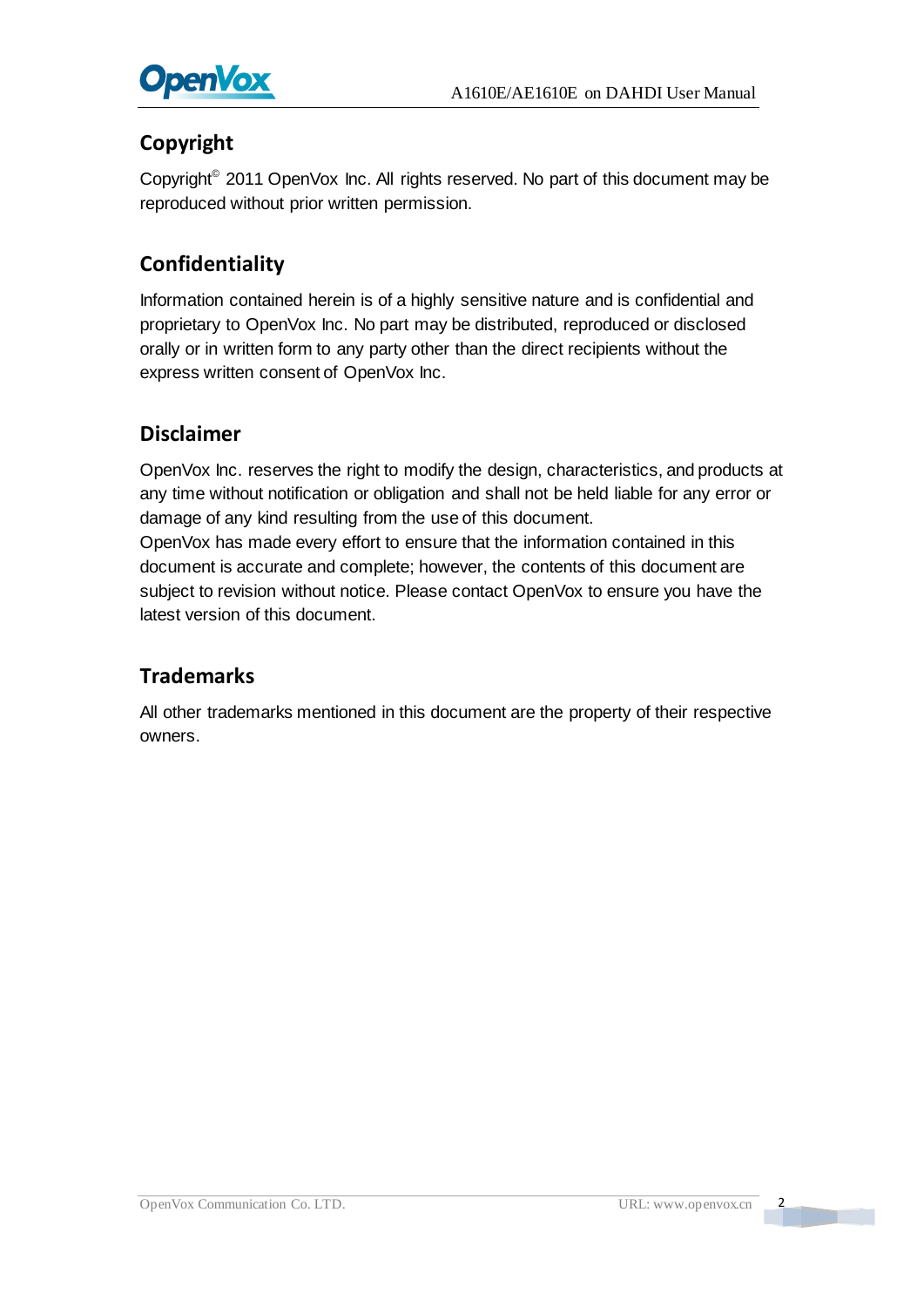

# **Contents**

 $\overline{\phantom{a}}$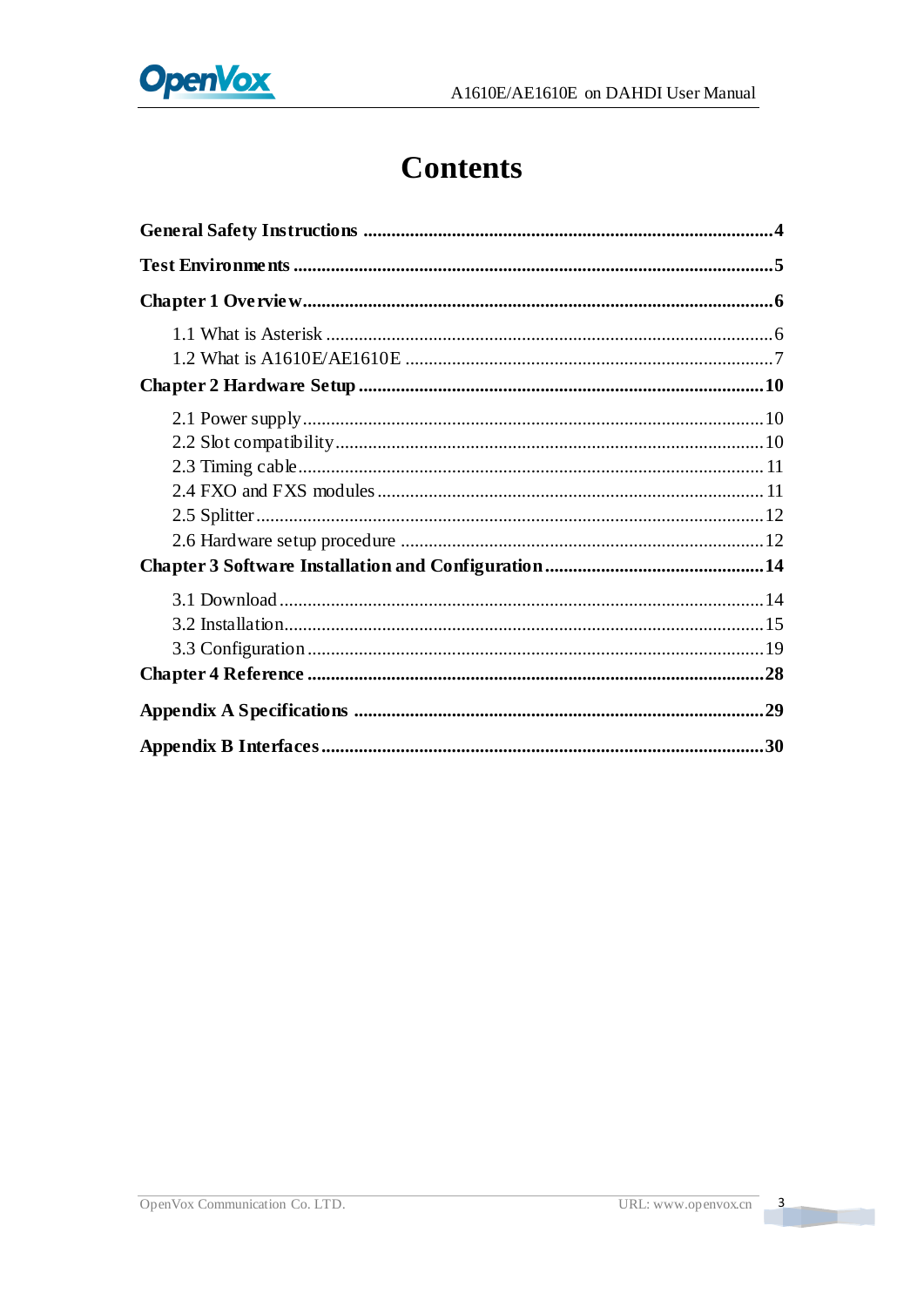

#### <span id="page-4-0"></span>**General Safety Instructions**



- **1.** The computers that have A1610E/AE1610E card installed must comply with the country's specific safety regulations.
- **2.** Only service personnel should go to install A1610E/AE1610E card.
- **3.** Before installing A1610E/AE1610E card, please unplug the power cord and remove the cover from your PC.
- **4.** For avoiding personal injuries and damages to your machine and A1610E/AE1610E card, make sure bracket of the card is secured to the PC's chassis ground by fastening the card with a screw.
- **5.** Electrical Surges, ESD are very destructive to the equipment. To avoid it, make sure there is a low impedance discharge path from your computer to chassis ground.
- **6.** To reduce the risk of damage or injury, please follow all steps or procedures as instructed.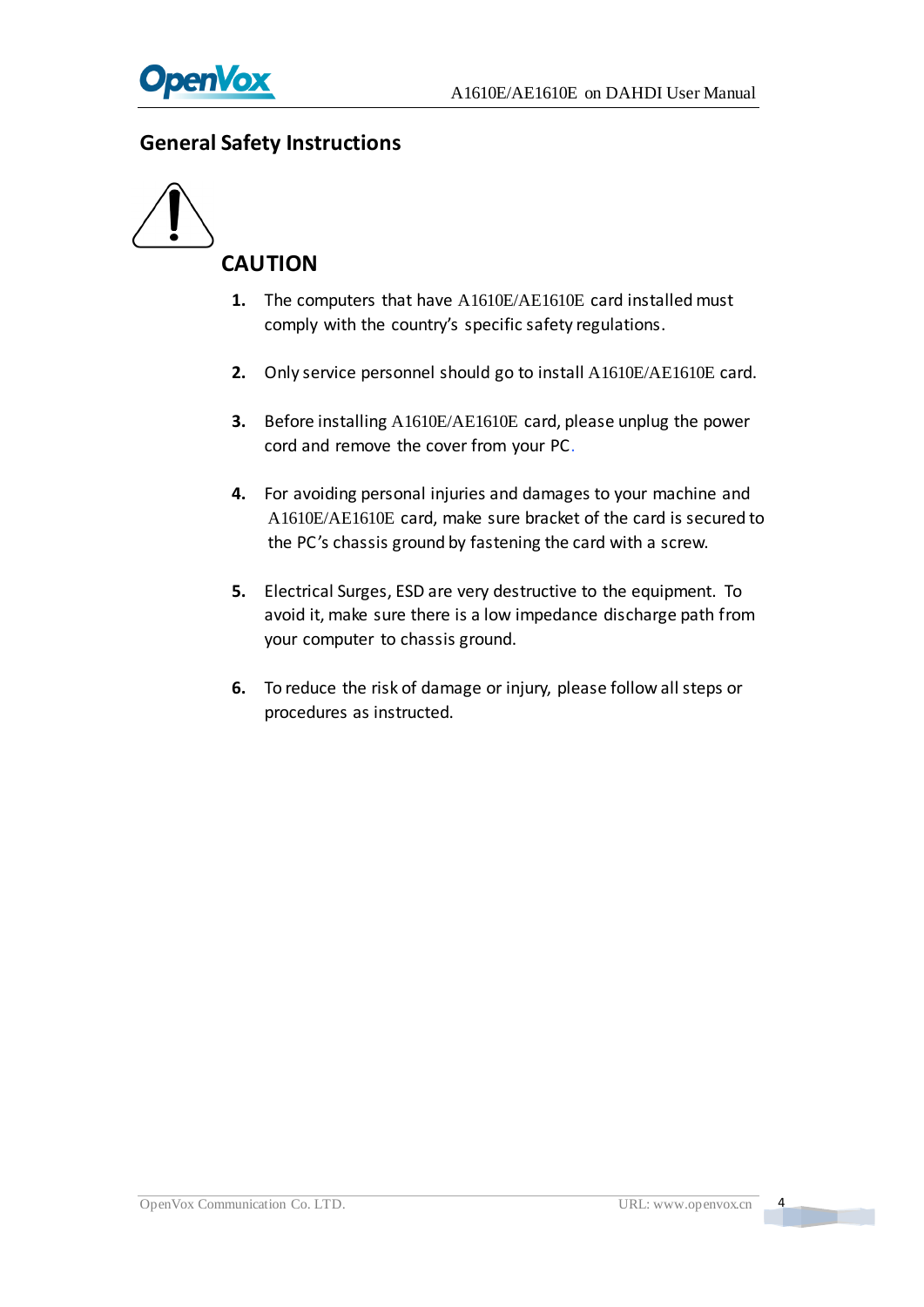

## <span id="page-5-0"></span>**Test Environments**

CentOS-5.6

Kernel version: 2.6.18-238.12.1.el5

DAHDI: dahdi-linux-complete-current

Asterisk: 1.8.0

Hardware: OpenVox A1610E/AE1610E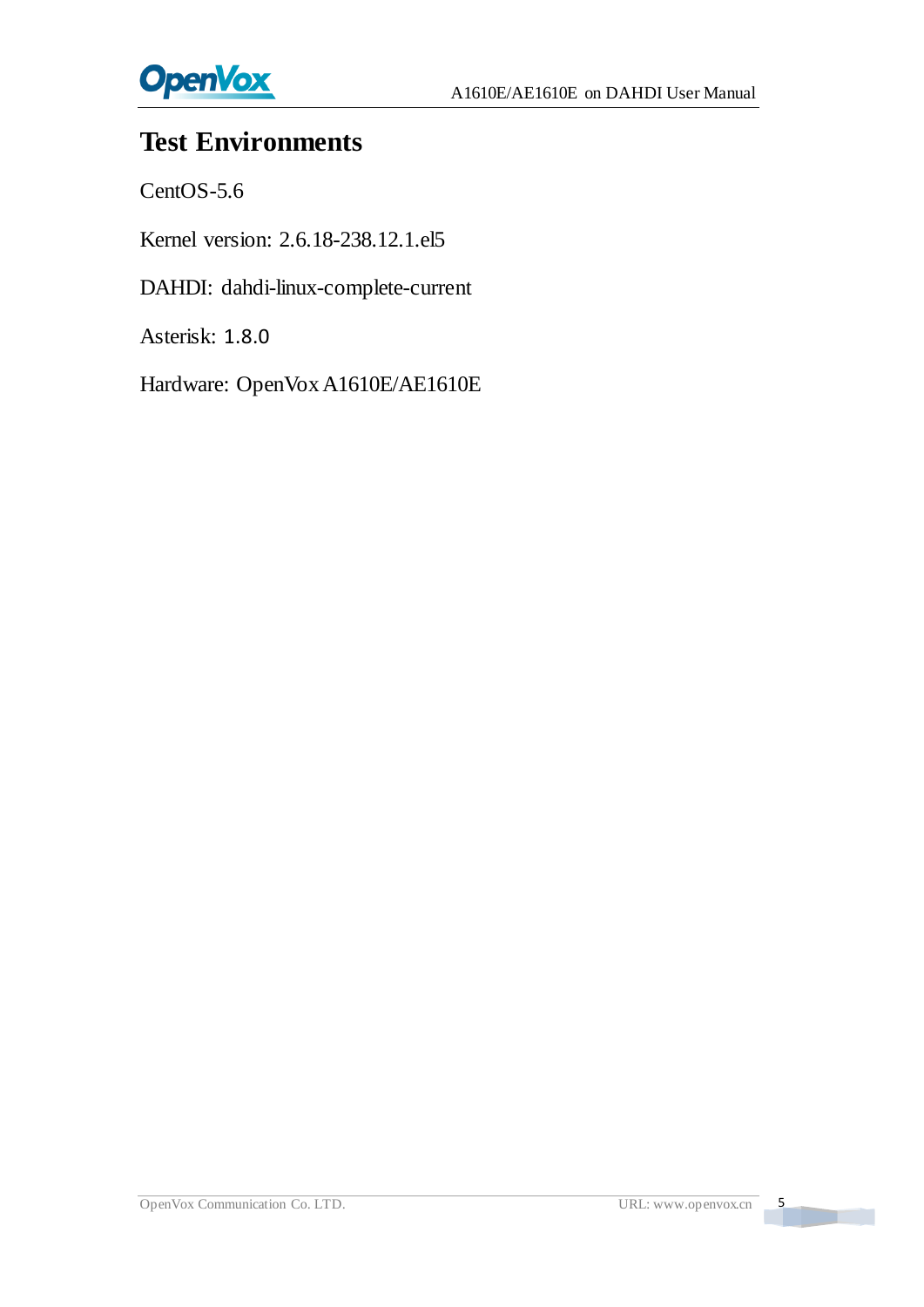## <span id="page-6-0"></span>**Chapter 1 Overview**

## <span id="page-6-1"></span>**1.1 What is Asterisk**

The Definition of Asterisk is described as follows:

Asterisk is a complete PBX in software. It runs on Linux, BSD, Windows (emulated) and provides all of the features you would expect from a PBX and more. Asterisk does voice over IP in four protocols, and can interoperate with almost all standard-based telephony equipment using relatively cost-effective hardware. Asterisk provides Voicemail services with Directory, Call Conferencing, Interactive Voice Response, Call Queuing. It supports three-way calling, caller ID services, ADSI, IAX, SIP, H323 (as both client and gateway), MGCP (call manager only) and SCCP/Skinny (voip-info.org).



**Figure 1 Topology**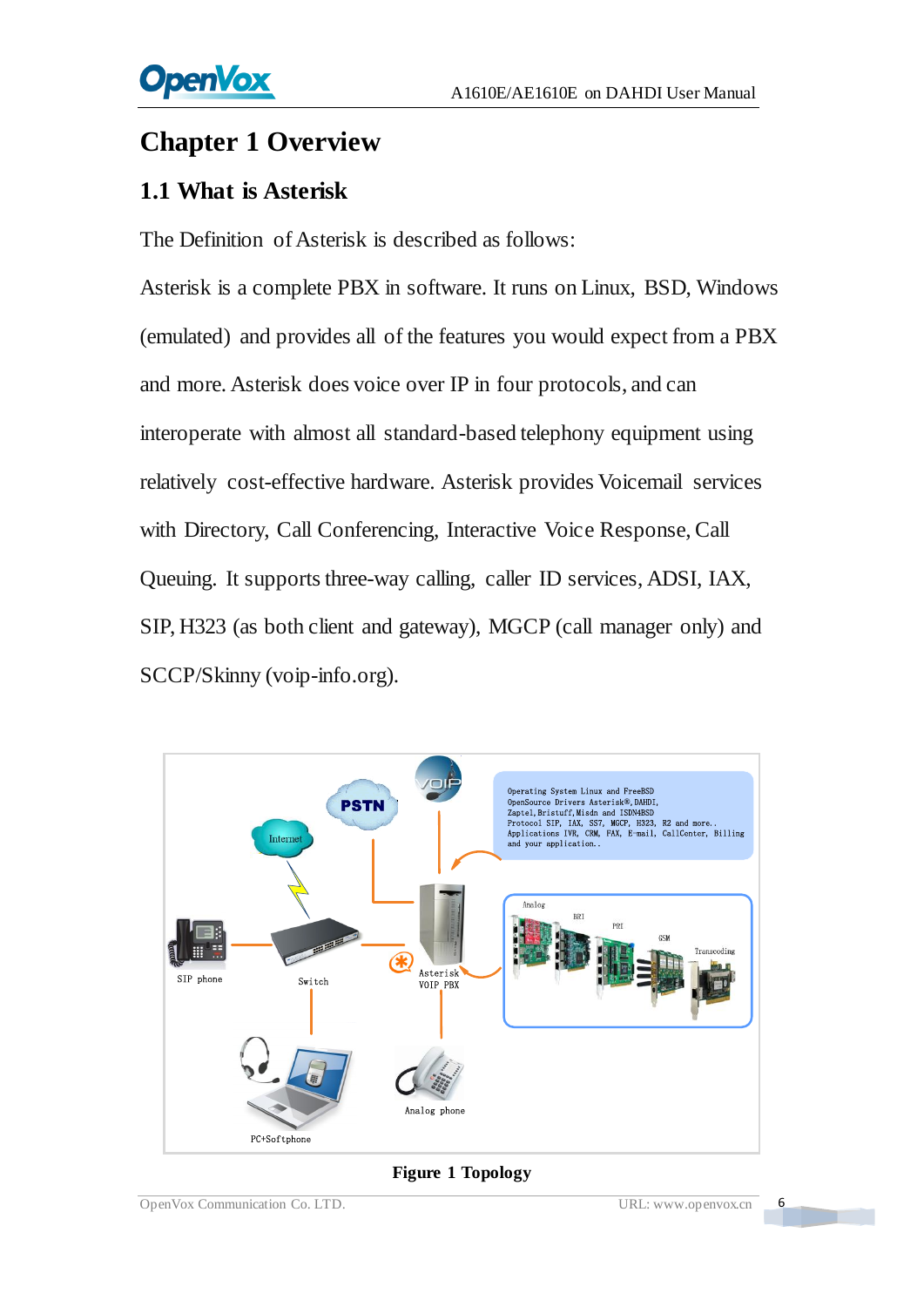#### <span id="page-7-0"></span>**1.2 What is A1610E/AE1610E**

A1610E is a new generation analog card and AE1610E is an A1610E with Octasic® Hardware Echo Cancellation Module on board.

A1610E/AE1610E is a new generation analog card with interchangeable quad-FXS and quad-FXO modules. It can eliminate the requirement for separate channel banks or access gateways.

The A1610E/AE1610E contains 4 module banks. Each bank supports one RJ-45 interface. The module banks may be filled with up to 4 quad-FXO or quad-FXS modules enabling the creation of any combination of ports. Scaling of an analog card solution is accomplished by simply adding additional cards.

A1610E/AE1610E works well with Asterisk®, Elastix®, FreeSWITCH™, PBX in a Flash, trixbox®, Yate<sup>™</sup> and IPPBX/IVR projects as well as other Open Source and proprietary PBX, Switch, IVR, and VoIP gateway applications.

#### **Target applications**

- Channel Bank Replacement / Alternative
- $\triangleright$  Small Office Home Office (SOHO) applications
- $\triangleright$  Small and Medium Business (SMB) applications
- $\triangleright$  Gateway Termination to analog telephones/lines

 $\frac{7}{1}$ 

a barat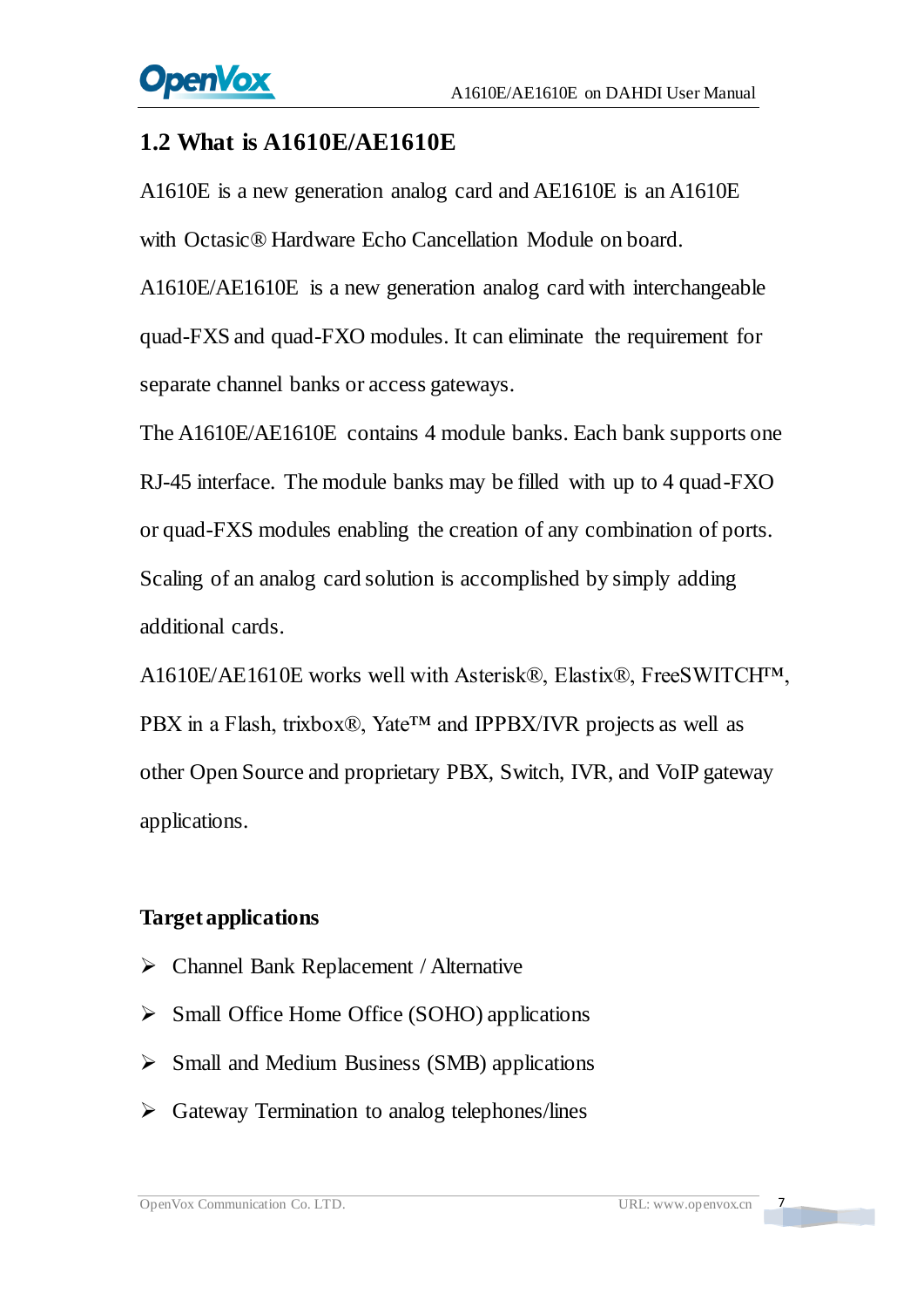

#### **Sample application**

When you need 8 PSTN lines and 8 extension sets, for example, two FXO-400 modules and two FXS-400 modules should be installed. PSTN lines correspond to FXO modules which are red while extension lines correspond to FXS modules which are green.



**Figure 2 Sample application**

#### **Key benefits**

 Takes full advantage of Octasic hardware echo cancellation module to deliver the superior voice quality on both FXO and FXS interfaces in all 16 ports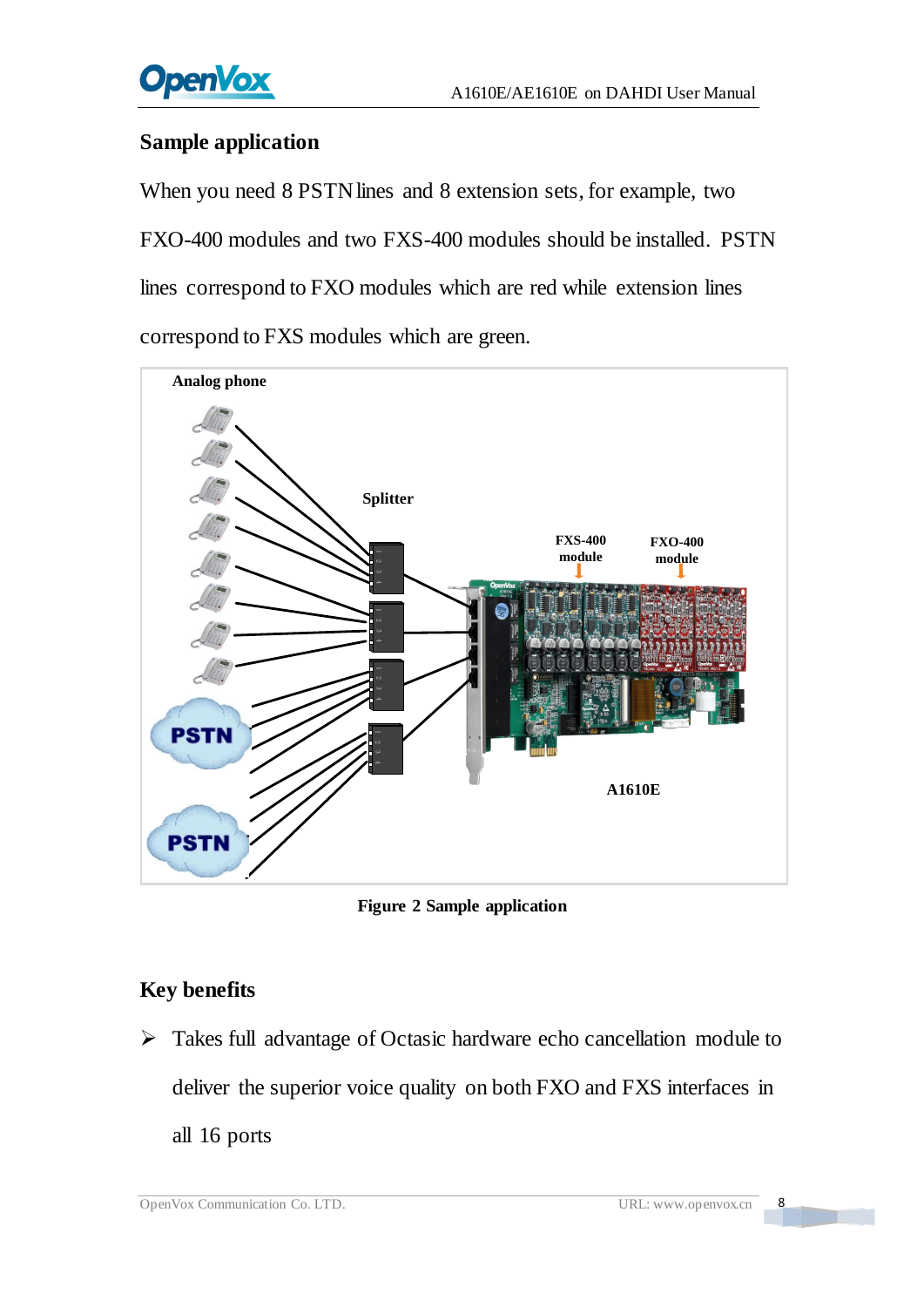# **OpenVox**

- $\triangleright$  Adjustable interrupt routing design
- $\triangleright$  Interrupts frequency adjustment
- $\triangleright$  Up to 16 simultaneous PSTN calls (per PCI-E slot)
- $\triangleright$  Compatible with all commercially available motherboards
- $\geq$  3-Month "No Question Asked" return policy
- Lifetime warranty RoHS compliant
- $\triangleright$  Certificates: CE, FCC, A-Tick
- $\blacktriangleright$  trixbox <sup>TM</sup> officially certified
- $\triangleright$  Elastix<sup>®</sup> officially certified

#### **Features**

- Caller ID and Call Waiting Caller ID
- > ADSI Telephones
- Loopstart Signaling Support

 $\overline{9}$ 

**The Company**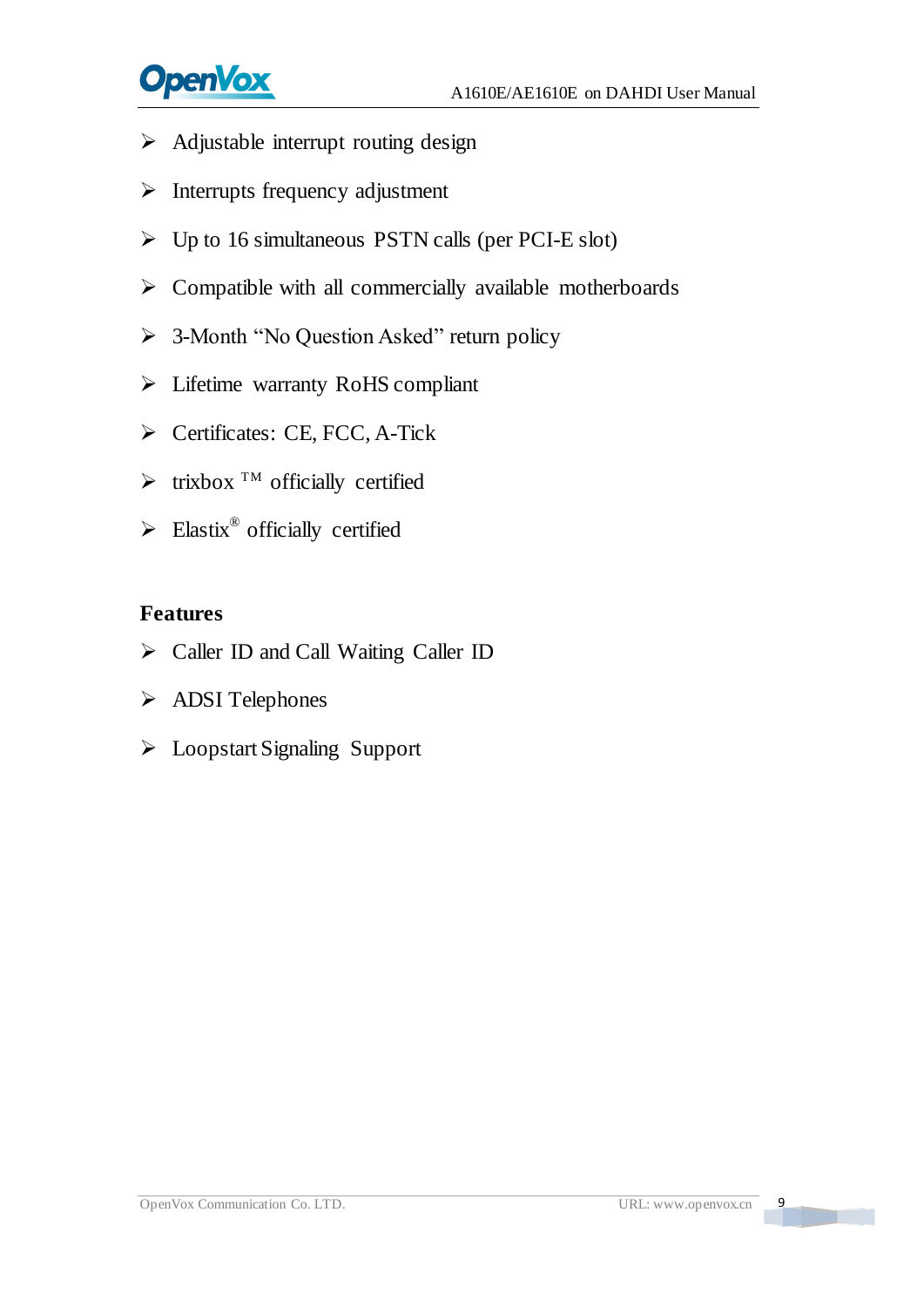

## <span id="page-10-0"></span>**Chapter 2 Hardware Setup**

There are some points that should be paid attention to when set up A1610E/AE1610E.

## <span id="page-10-1"></span>**2.1 Power supply**

The board should be always powered no matter what modules are installed, please connect the power source with A1610E/AE1610E board by a 4-pin power source connector.

## <span id="page-10-2"></span>**2.2 Slot compatibility**

A1610E/AE1610E is compatible with any standard type of PCI-E  $\times$ 1,  $\times$ 2,  $\times$ 4,  $\times$ 8, and  $\times$  16 slot while PCI slot is not fit for it; you should confirm your slot type and insert A1610E/AE1610E into a type of PCI-E slot as previously described.



#### **Figure 3 PCI-E and PCI slots**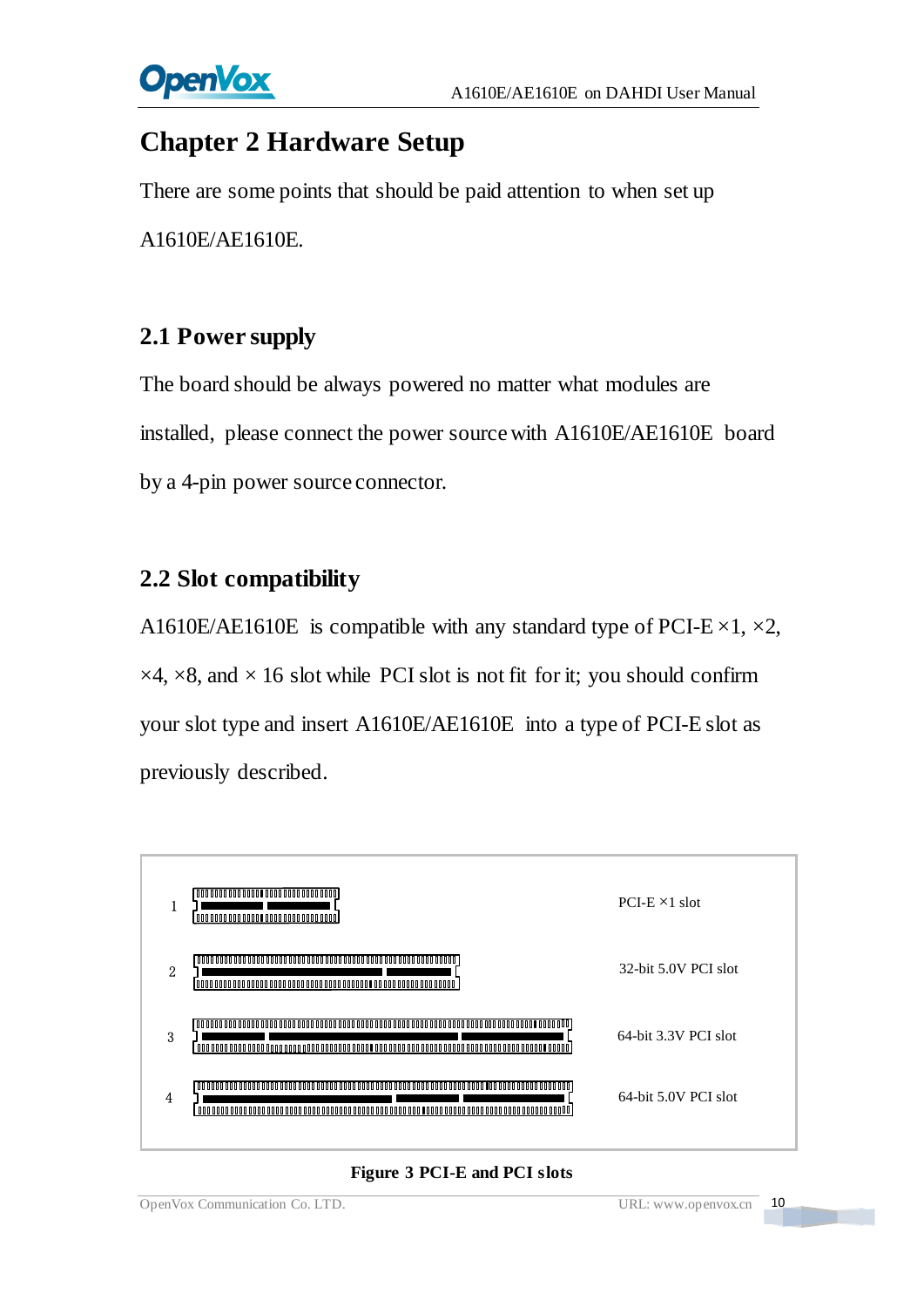## <span id="page-11-0"></span>**2.3 Timing cable**

If you have just one card in the system, all channels on that card have already run under the same clock source, so timing cable is unnecessary. But if there are more than one card, using timing cable has some advantages. Before using the clock line, each card works on its own clock, therefore precision of the clock is limited; each card will send /receive voice data at different speeds. In voice usage, this small issue can be omitted, but in data communication such as Fax/Modem, it will cause big problem. Data loss will cause communication broken or fax broken. Timing cable will force all cards to work at the same clock source, send data at the same speed, as a result no data will lost.

If you found J914 (input) and J915 (output) interfaces on the card, it means the card supports clock line, for the details, please refer to **[HERE](http://bbs.openvox.cn/viewthread.php?tid=874&extra=page%3D1)**.

## <span id="page-11-1"></span>**2.4 FXO and FXS modules**

FXO (Foreign eXchange Office) is the office end of the line, and [FXS](http://www.voip-info.org/wiki/view/FXS) (Foreign eXchange Station) is the station end, there is so much difference between them, they can be identified by color, the former ones are red and the latter ones are green. FXO modules use FXS signaling while FXS modules use FXO signaling. A FXO-400 module corresponds to four FXO interfaces which receive power (battery) and ring signals,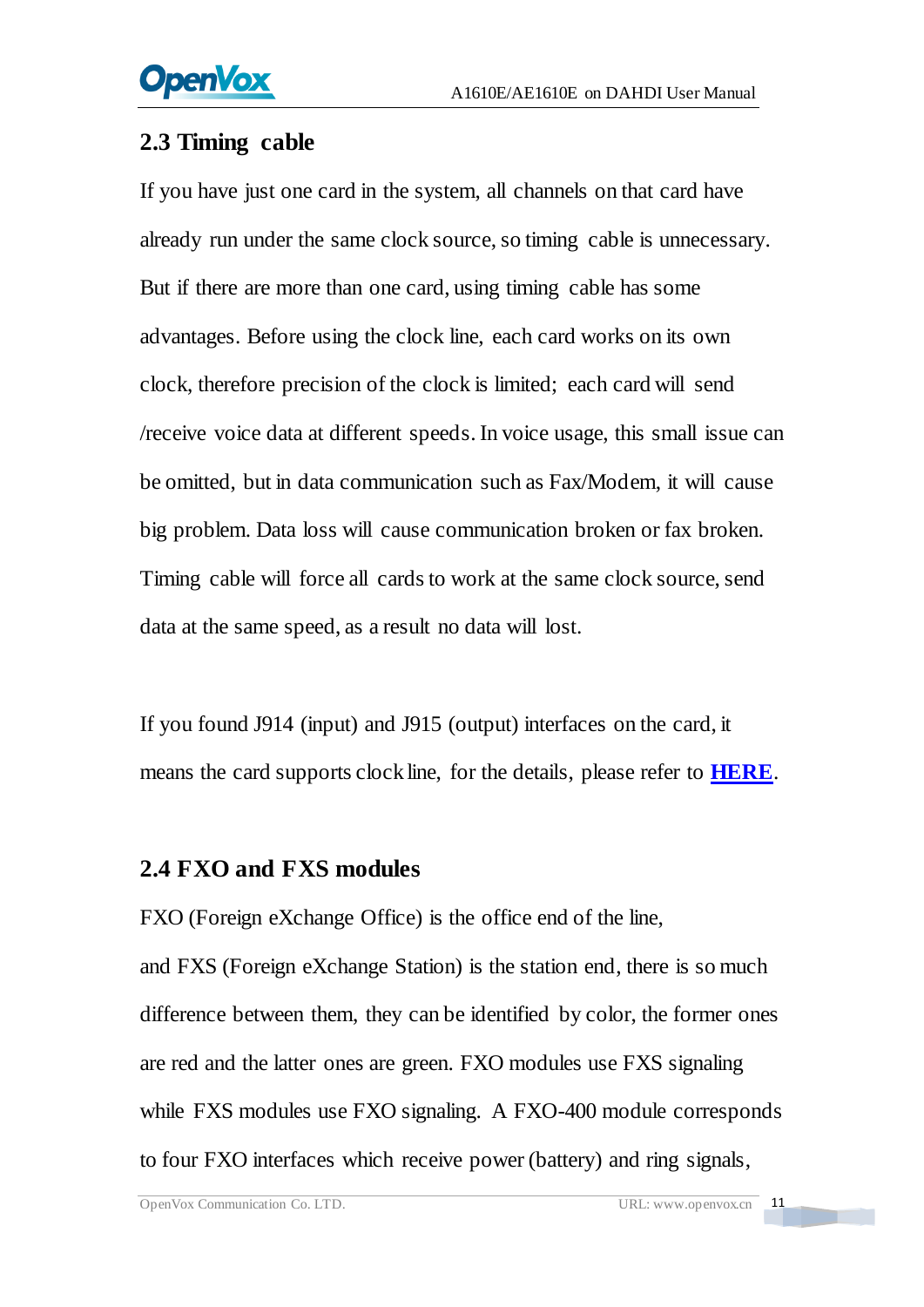and a FXS-400 module corresponds to four FXS ports which provides power (battery) and generates ring signals.

## <span id="page-12-0"></span>**2.5 Splitter**

A RJ45 interface of A1610E/AE1610E is divided into four RJ11 ports by a specific splitter as the picture of Appendix B stated. So you should prepare for some splitters when install A1610E/AE1610E.

## <span id="page-12-1"></span>**2.6 Hardware setup procedure**

- $\triangleright$  Power off your PC, remember unplug the AC power cable
- $\triangleright$  Insert A1610E/AE1610E into a PCI-E slot
- $\triangleright$  Put timing cable correctly if necessary, for more details, please refer to **[HERE](http://bbs.openvox.cn/viewthread.php?tid=874&extra=page%3D1)**
- $\triangleright$  Fix the board by a screw
- $\triangleright$  Please plug PSTN lines into FXO ports and extension telephone lines into FXS interfaces before you have detected your PSTN line works well
- Power on PC

n Tar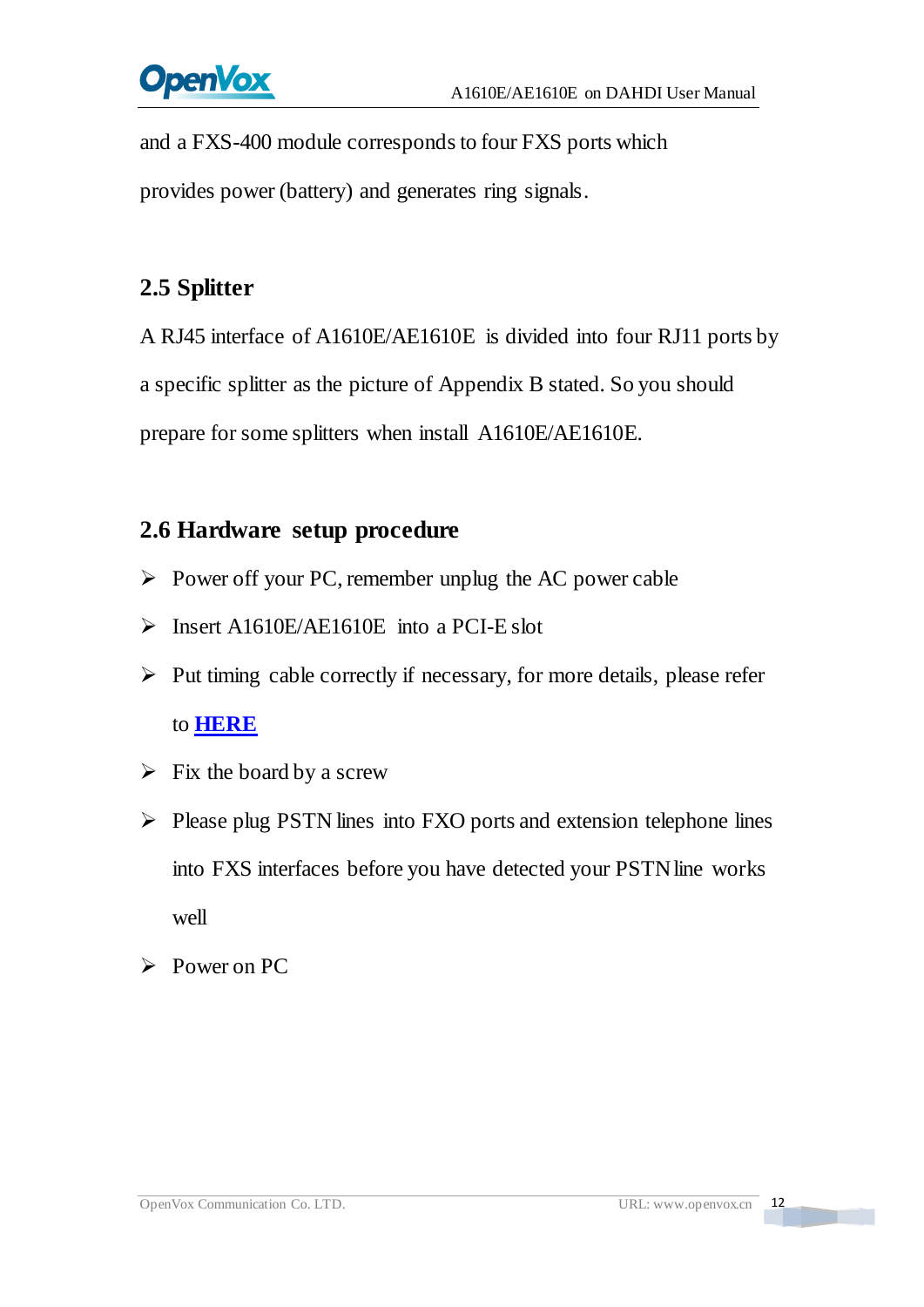



**Figure 4 Hardware setup**



PSTN lines into analog phones directly to make sure the lines are available before inserting the PSTN lines into FXO ports. After hard ware setup, it is time to install software.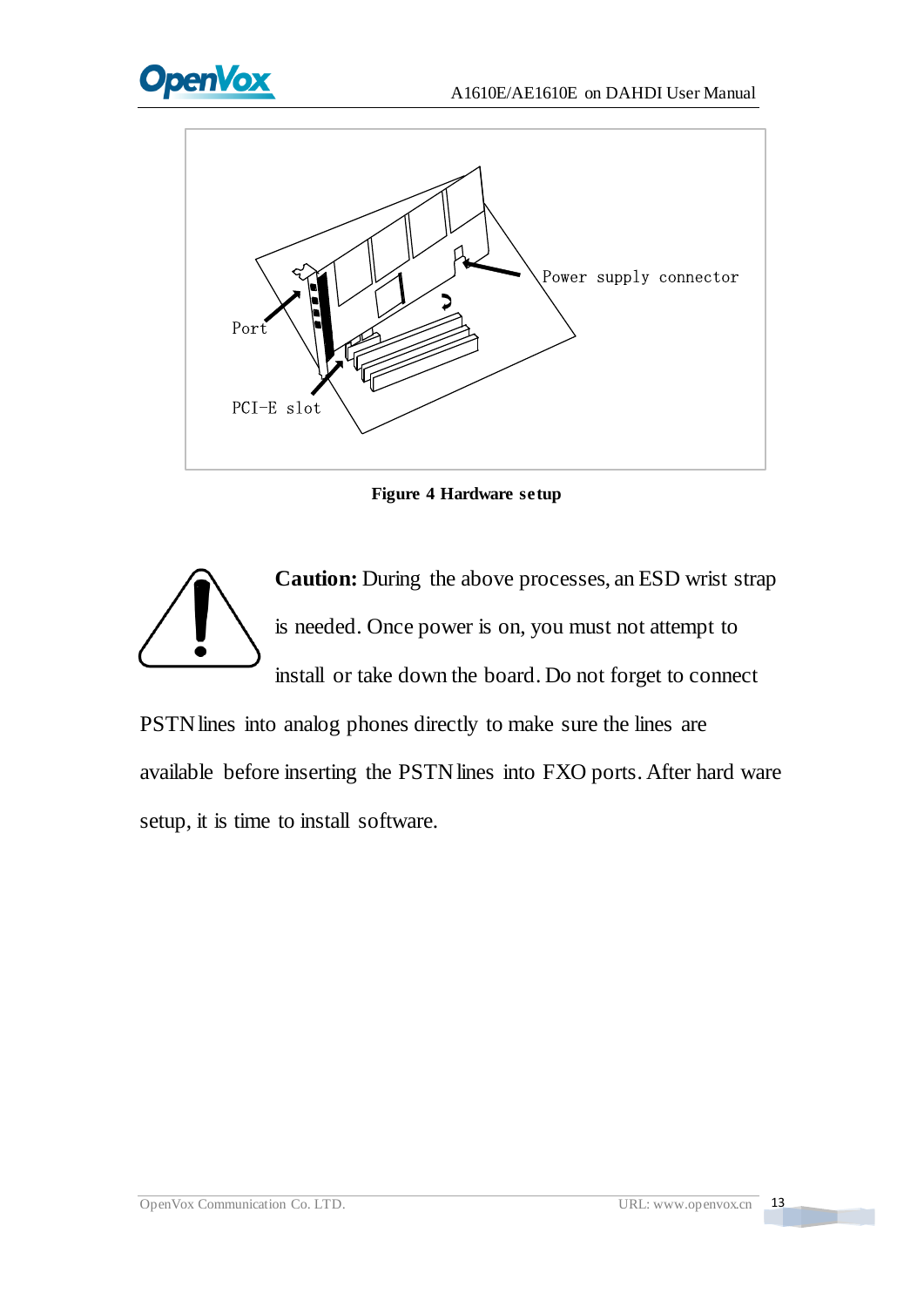## <span id="page-14-0"></span>**Chapter 3 Software Installation and Configuration**

A1610E/AE1610E supports DAHDI software driver on Linux. To make full use of A1610E/AE1610E, you should download, compile, install and configure DAHDI and Asterisk. Let's make the specific DAHDI and Asterisk version for an example to explain how to install software.

## <span id="page-14-1"></span>**3.1 Download**

DAHDI software packages are available on OpenVox official website or Digium. Some patches should be added while the driver sources are from Digium, therefore, it is recommended that downloading the DAHDI driver package from OpenVox official website. Let's make the specific DAHDI and Asterisk versions for an expatiation.

Gain DAHDI source package from OpenVox:

*[http://downloads.openvox.cn/pub/drivers/dahdi-linux-complete/openvox\\_](http://downloads.openvox.cn/pub/drivers/dahdi-linux-complete/openvox_dahdi-linux-complete-current.tar.gz) [dahdi-linux-complete-current.tar.gz](http://downloads.openvox.cn/pub/drivers/dahdi-linux-complete/openvox_dahdi-linux-complete-current.tar.gz)*

Get Asterisk software package from Digium official website:

*[http://downloads.asterisk.org/pub/telephony/asterisk/releases/a](http://downloads.asterisk.org/pub/telephony/asterisk/releases/)sterisk-1.8 .0.tar.gz*

Execute the following commands under the directory of /usr/src/ in general, the former two below are used for downloading these two

a sa Ta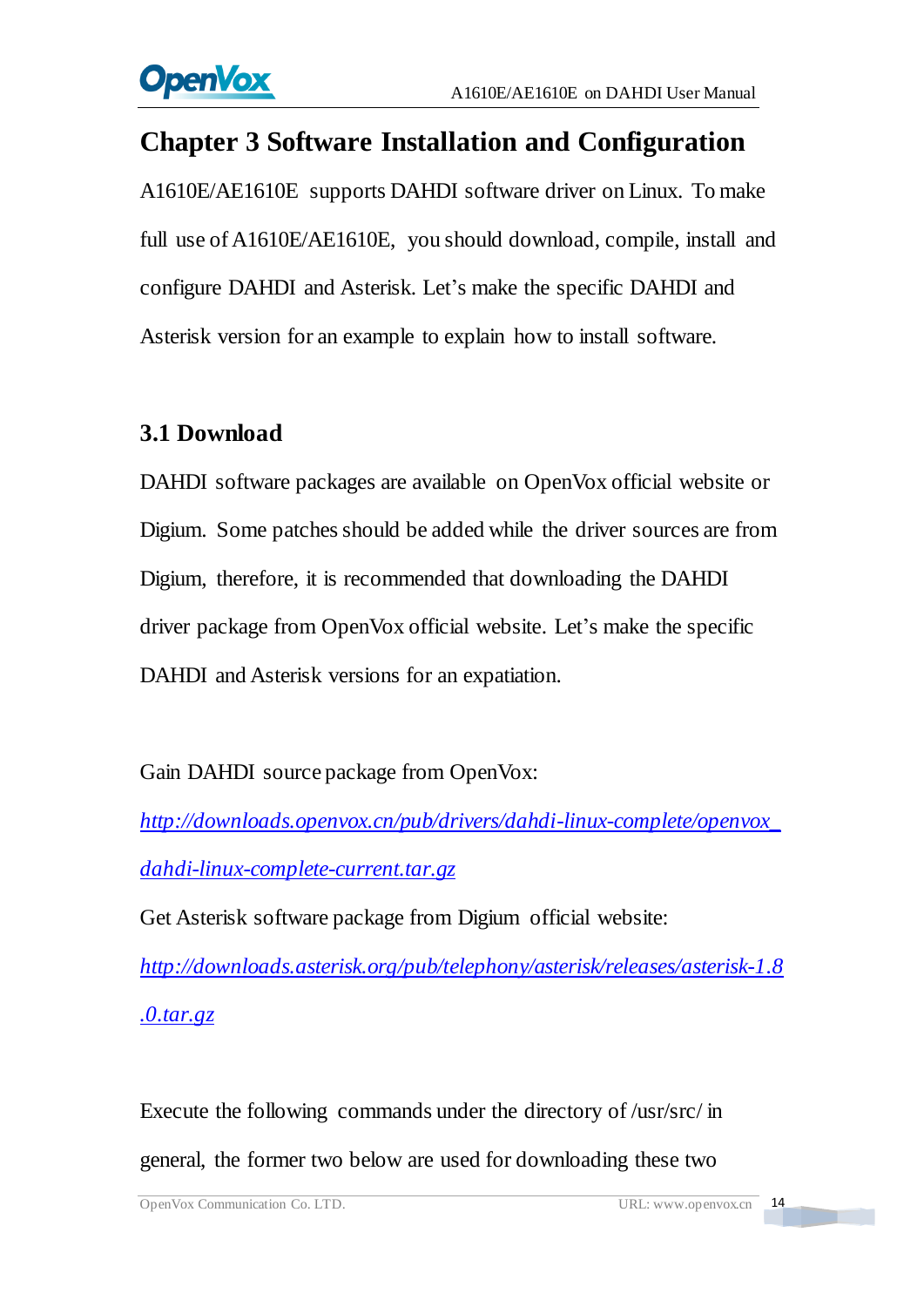# **OpenVox**

packages and the later two are for unzipping them.

```
#_wget_http://downloads.openvox.cn/pub/drivers/da
hdi-linux-complete/openvox_dahdi-linux-complete-c
urrent.tar.gz
#_wget_http://downloads.asterisk.org/pub/telephon
y/asterisk/releases/asterisk-1.8.0.tar.gz
#_tar_-xvzf_openvox_dahdi-linux-complete-current.
tar.gz
# tar –xvzf asterisk-1.8.0.tar.gz
```
#### <span id="page-15-0"></span>**3.2 Installation**

#### **1. Hardware detection**

#### **# lspci –vvvv**

Check the outcome and confirm your system has recognized A1610E/AE1610E. If it has been recognized, **"**communication controller**"** will be displayed in the output information like that: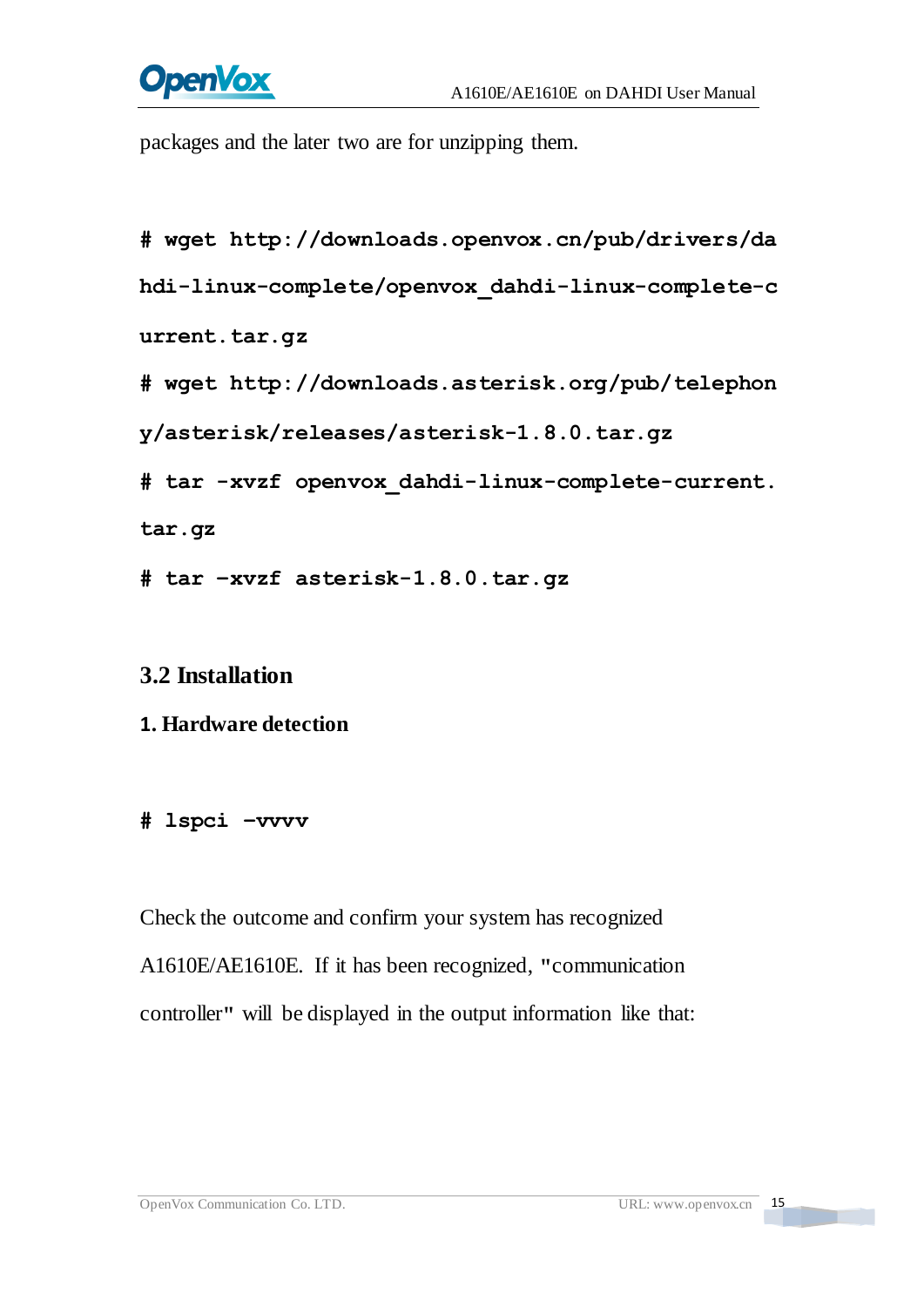

**01:02.0 Communication controller: Device 1b74:1610 (rev 01) Subsystem: Device 1b74:0001 Control: I/O+ Mem+ BusMaster+ SpecCycle- MemWINV+ VGASnoop- ParErr- Stepping- SERR- FastB2B- DisINTx- Status: Cap- 66MHz- UDF- FastB2B- ParErr- DEVSEL=slow >TAbort- <TAbort- <MAbort- >SERR- <PERR- INTx- Latency: 64, Cache Line Size: 16 bytes Interrupt: pin A routed to IRQ 225 Region 0: Memory at ded80000 (32-bit, non-prefetchable) [size=512K] Kernel driver in use: opvxa24xx Kernel modules: opvxa24xx**

**Figure 5 Hardware detection**

If A1610E/AE1610E is not recognized by the system, you have to power off and take out the card, then try to insert it into other PCI-E slot.

#### **2. Software installation**

Some dependencies are crucial. If any of them is absent, the software installation process would not go through successfully. Let's run **"**yum install XX**"** (XX stands for the dependency's name) to check the availability of dependencies.

- **# yum install bison**
- **# yum install bison-devel**
- **# yum install ncurses**
- **# yum install ncurses-devel**
- **# yum install zlib**
- **# yum install zlib-devel**

**The Company**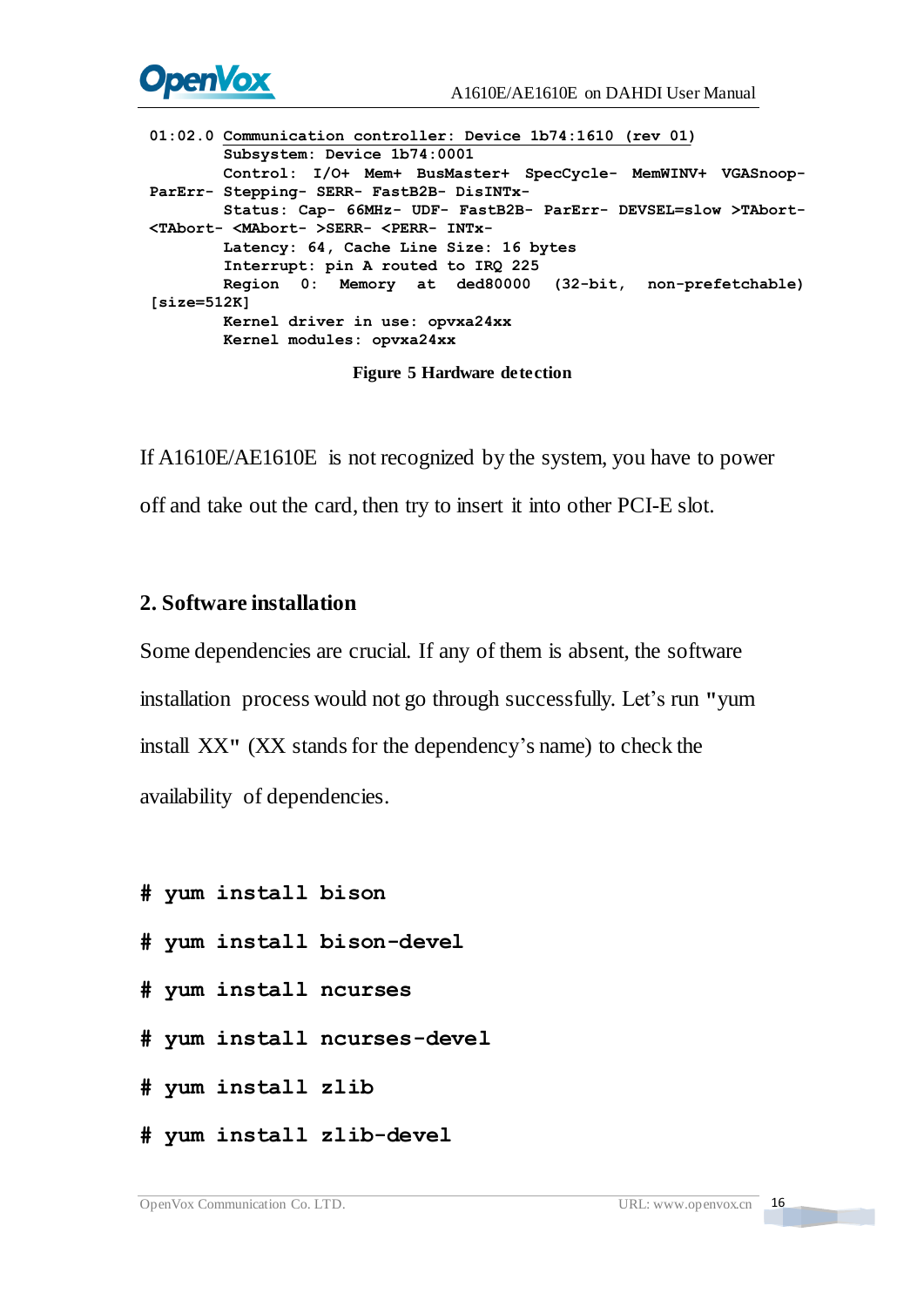# **OpenVox**

- **# yum install openssl**
- **# yum install openssl-devel**
- **# yum install gnutls-devel**
- **# yum install gcc**
- **# yum install gcc-c++**
- **# yum install libxml2**
- **# yum install libxml2-devel**



#### **# yum install kernel-devel-`uname –r`**

While if there is no matched kernel-devel found, you should download matched RPM package to install it, or execute the following command to update to the latest and stable kernel version:

#### **# yum install kernel kernel-devel**

After installed, please reboot your machine to apply the new kernel and install the dependencies. If the dependency has been installed, system indicates that nothing to do which means you could go to next one directly. Otherwise, the system will keep on installing it.

After install the dependencies, please change to the directory

OpenVox Communication Co. LTD. URL: www.openvox.cn 17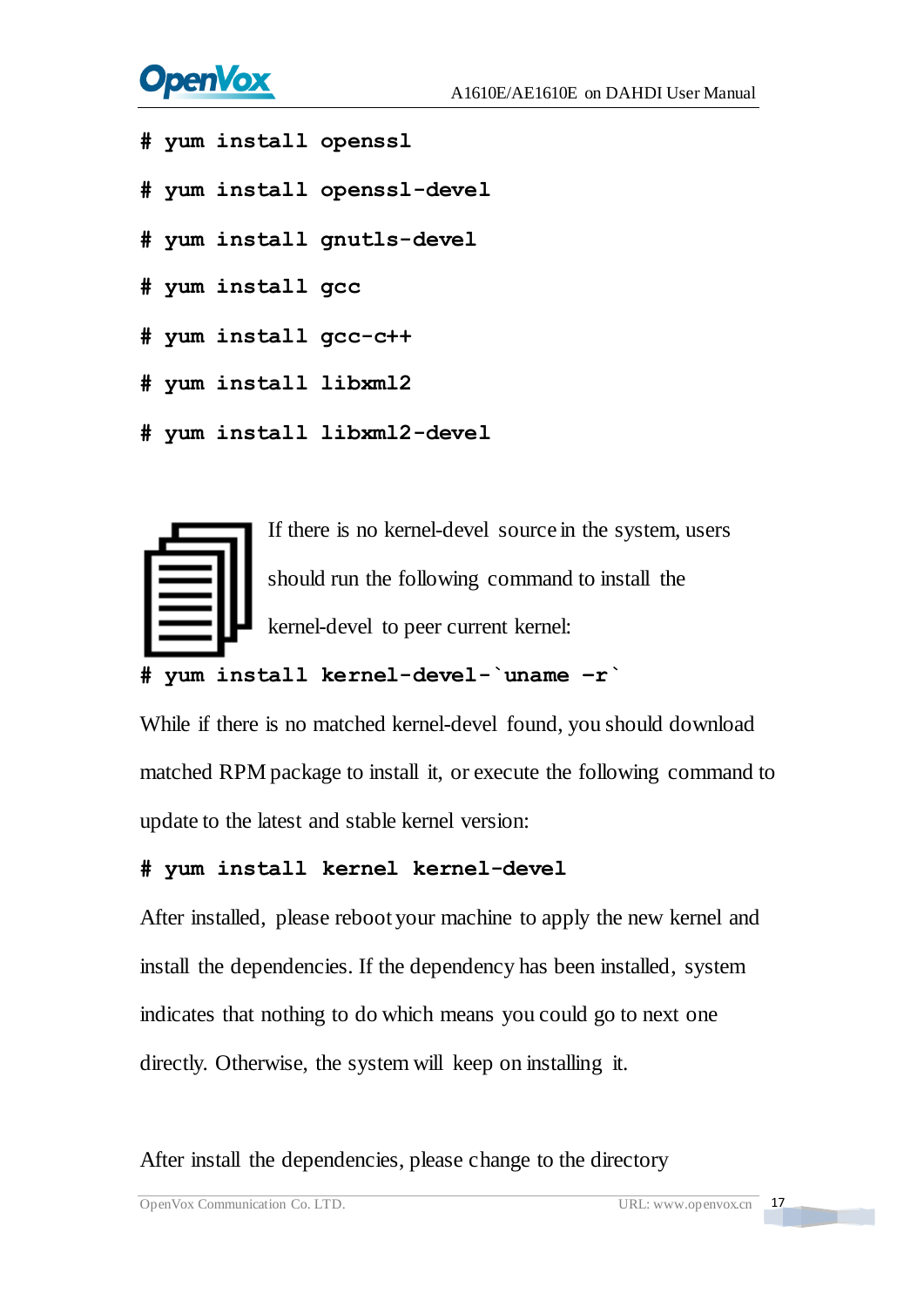

dahdi-linux-complete-XX (XX represents DAHDI version), then perform the following commands one by one to install DAHDI.

- **# cd /usr/src/dahdi-linux-complete-XX**
- **# make**
- **# make install**
- **# make config**



**Caution:** If there is something wrong after **"**make**"**, please refer to **[HERE](http://bbs.openvox.cn/viewthread.php?tid=1557&extra=page%3D1)**. In the url link, the moderator introduces you a method how to patch. After patching,

save your changes and exit. Then run **"**make**"** again, if successfully, you are going to install Asterisk.

Please operate those commands to install Asterisk.

- **# cd asterisk-1.8.0**
- **# ./configure**
- **# make**
- **# make install**
- **# make samples**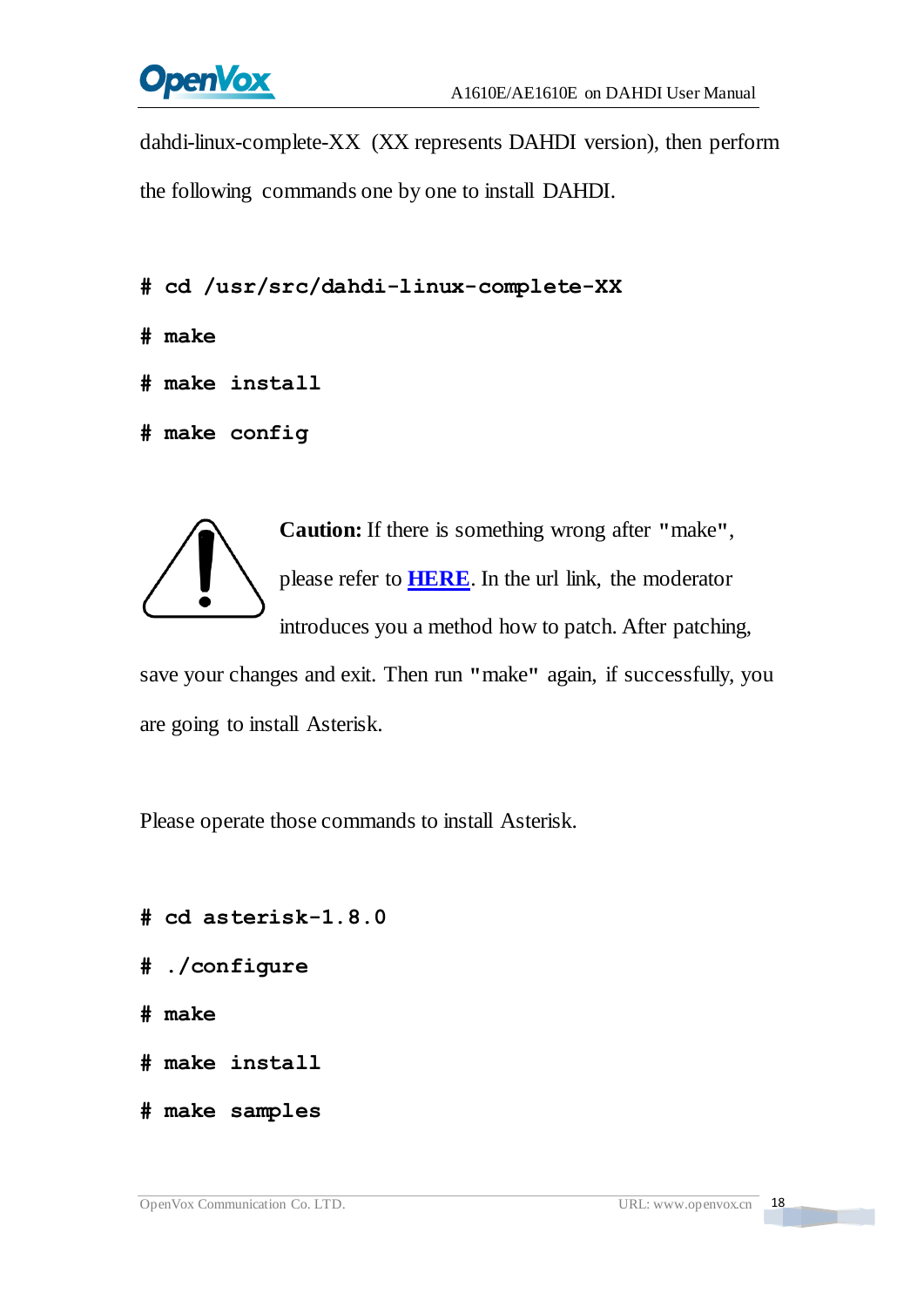**penVox** 



installed.

**"**make samples**"** will install the standard sample [configuration](http://www.voip-info.org/wiki/view/Asterisk+config+files) file in the directory /etc/asterisk. As a freshman, you should perform make samples, that is to say, it is unnecessary to perform make samples every time. Because once performed, it will cover the old sample configuration files you have

## <span id="page-19-0"></span>**3.3 Configuration**

### **1. Driver loading**

After compiling and installing DAHDI and Asterisk, please load the driver by running:

```
# modprobe dahdi
```
- **# modprobe opvxa24xx opermode=CHINA**
- **# dahdi\_genconf**



After running **"**modprobe dahdi**"** or **"**modprobe opvxa24xx opermode=CHINA**"**, there is not any indication information displayed if loaded normally and successfully. **"**opvxa24xx**"** is the driver module name of

A1610E/AE1610E. **"**opermode**"** applies to FXO port and is invalid for FXS port, and you are allowed to take place of **"**CHINA**"** to other mode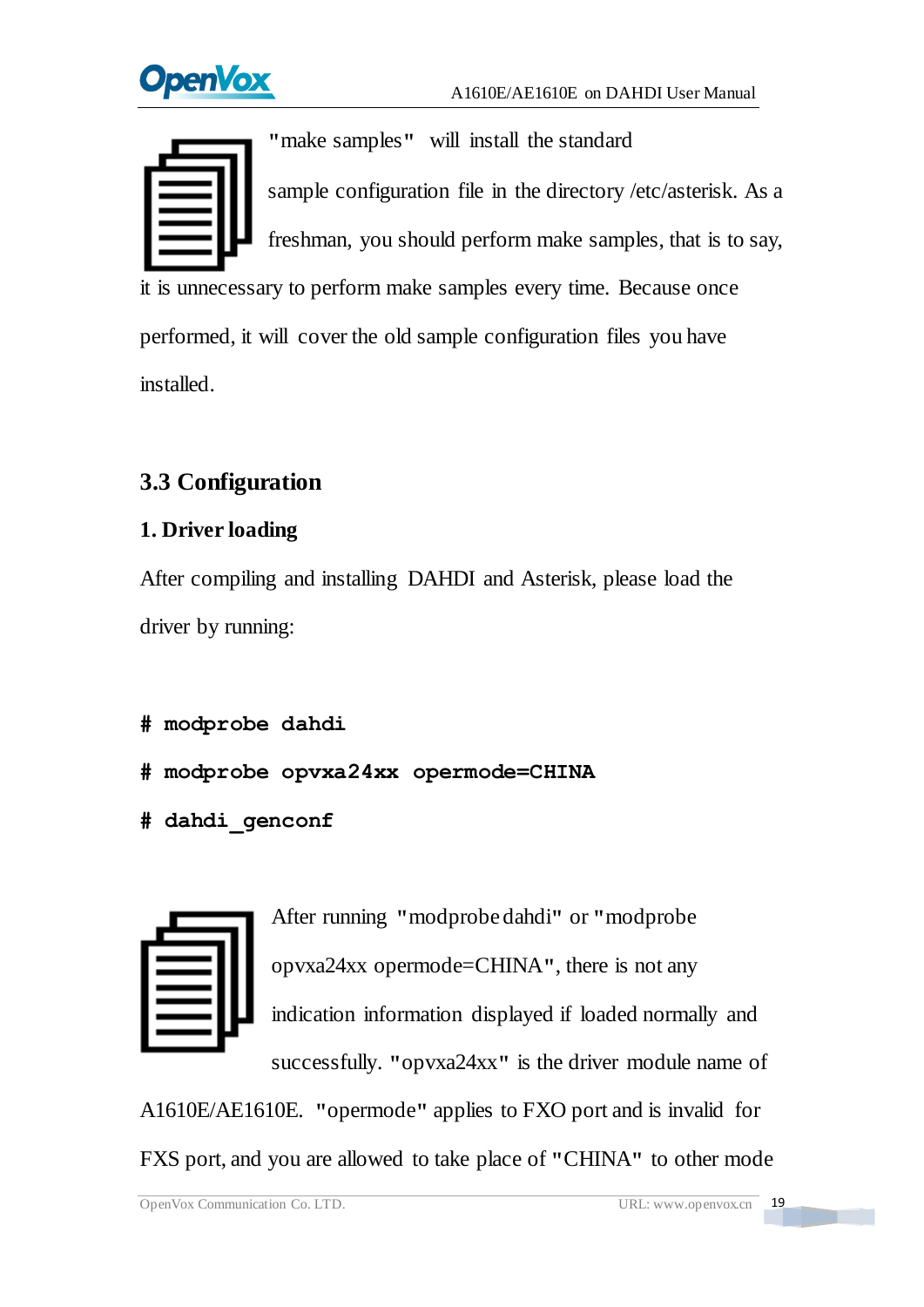name which is available in the file:

../dahdi-linux-XX/linux/drivers/dahdi/fxo\_modules.h

If there is any error, please trace the cause. Until all errors are clear up, you could execute **"**dahdi\_genconf**"** again, and then go to the next step. By running **"**dahdi\_genconf**"**, it will generate /etc/dahdi/system.conf and etc/asterisk/dahdi-channels.conf automatically. Checking whether the generated files information agrees with your hardware setup, if not, you should modify to your specific requirements. Do not forget to confirm dahdi-channels.conf is included in chan\_dahdi.conf, if not, run command:

# **# echo "#include dahdi-channels.conf" >> /etc/asterisk/chan\_dahdi.conf**

FXO ports use FXS signaling, while FXS ports adopt FXO signaling. A part of system.conf which is one of the basic channel configuration files is displayed.

**The Contract**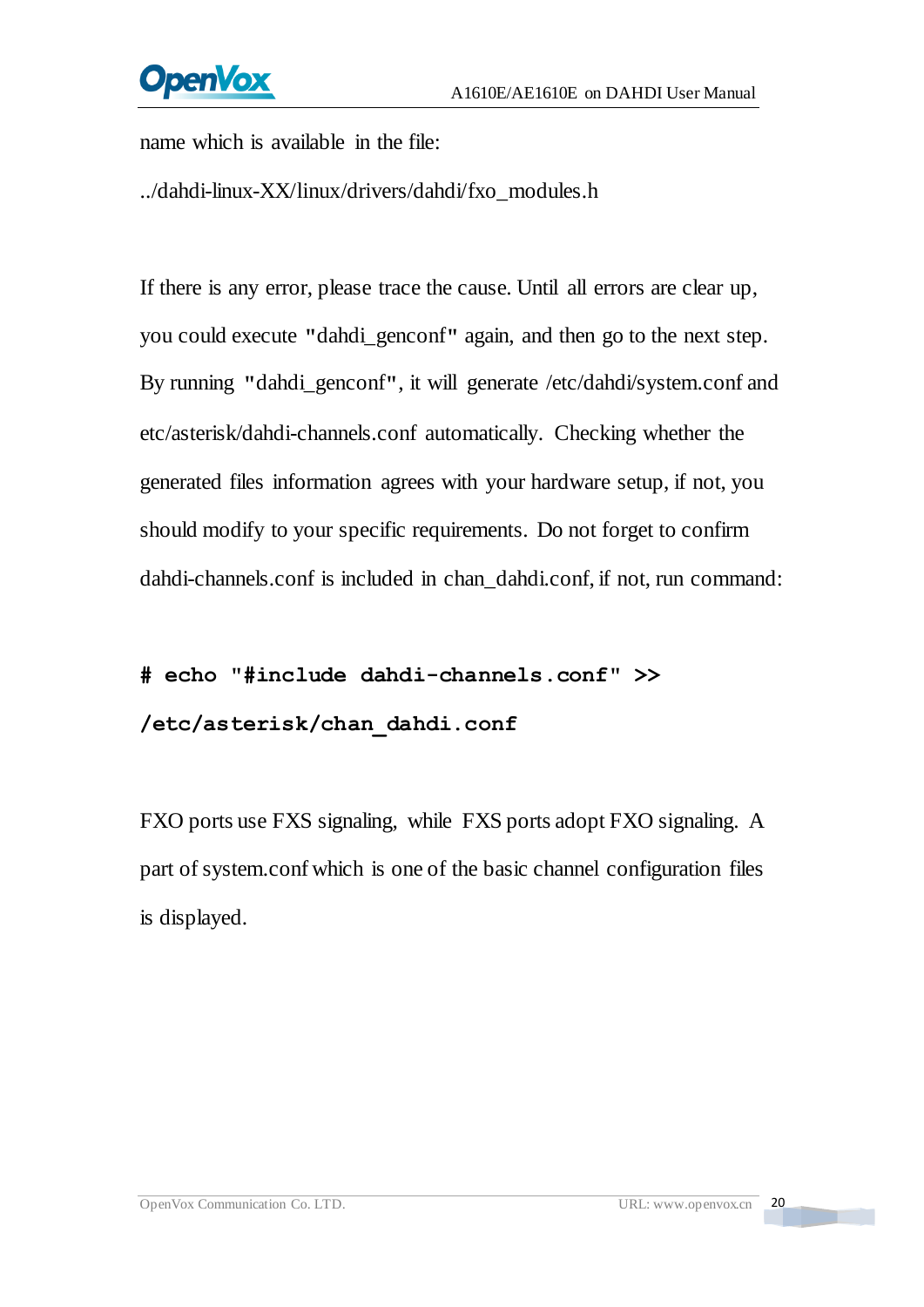

```
# Span 1: OPVXA24XX/24 "OpenVox A1610 Board 25" (MASTER) fxoks=1 fxoks=2 fxoks=3 fxoks=4 fxoks=5 fxoks=6 fxoks=7 fxoks=8 fxsks=9 fxsks=10 fxsks=11 fxsks=12 fxsks=13 fxsks=14 fxsks=15 fxsks=16 # Global data loadzone = us defaultzone = us
```
#### **Figure 6 A part of system.conf**

#### **2. Country mode modification**

In order to match your country pattern, you need to change parameters loadzone and defaultzone to your country. For example, your system is in CHINA, you would like them change to:

**loadzone = cn** 

**defaultzone = cn** 



Some zonedata is available in the file

.. /dahdi-XX/tools/zonedata.c, you can refer to it to match your country mode. Meanwhile, you also need to modify another parameter which is in file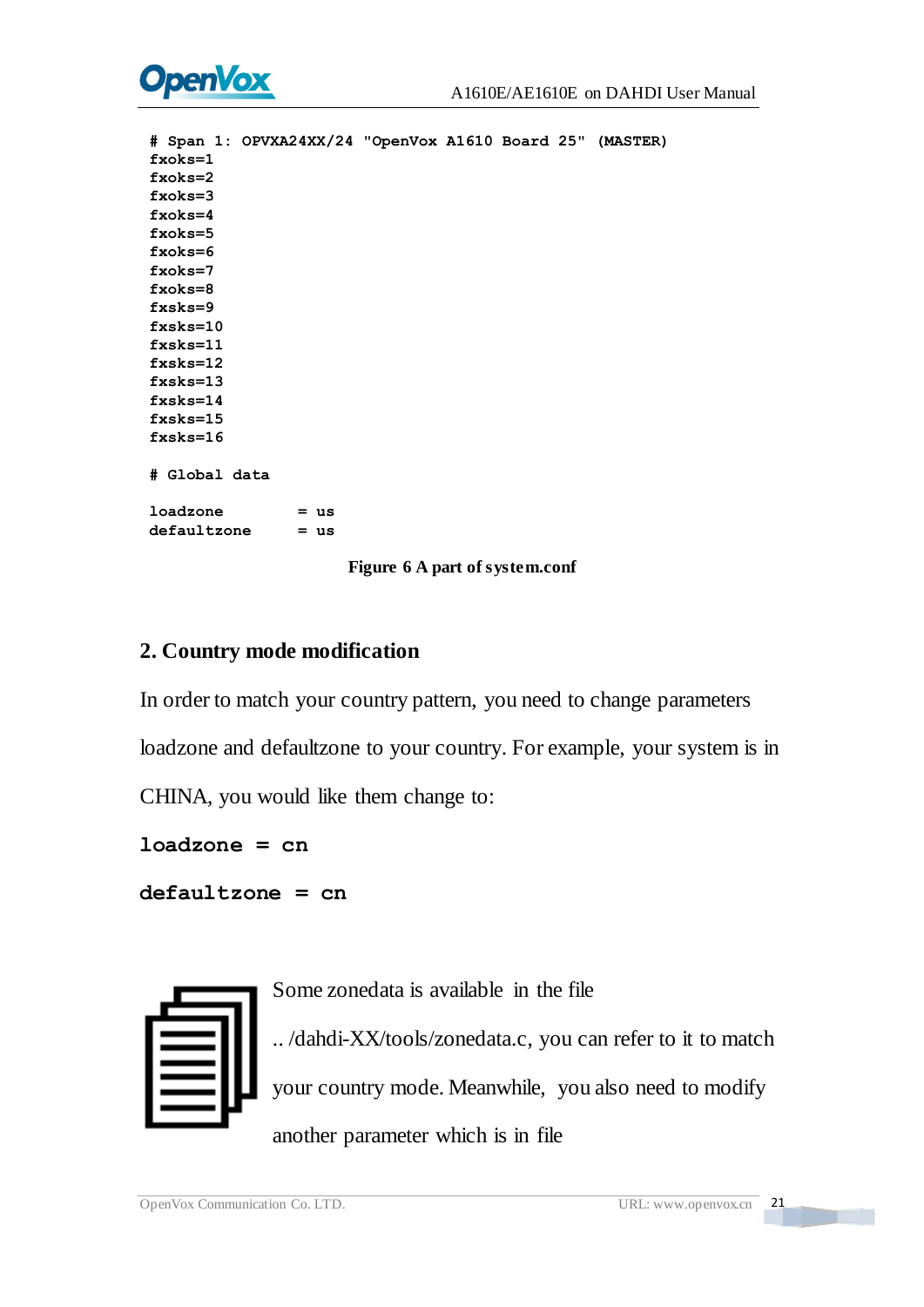

/etc/asterisk/indications.conf.

**country=cn**

A part of file /etc/asterisk/dahdi-channels.conf is showed as below.

(Modification, if it is not agree with the hardware setup)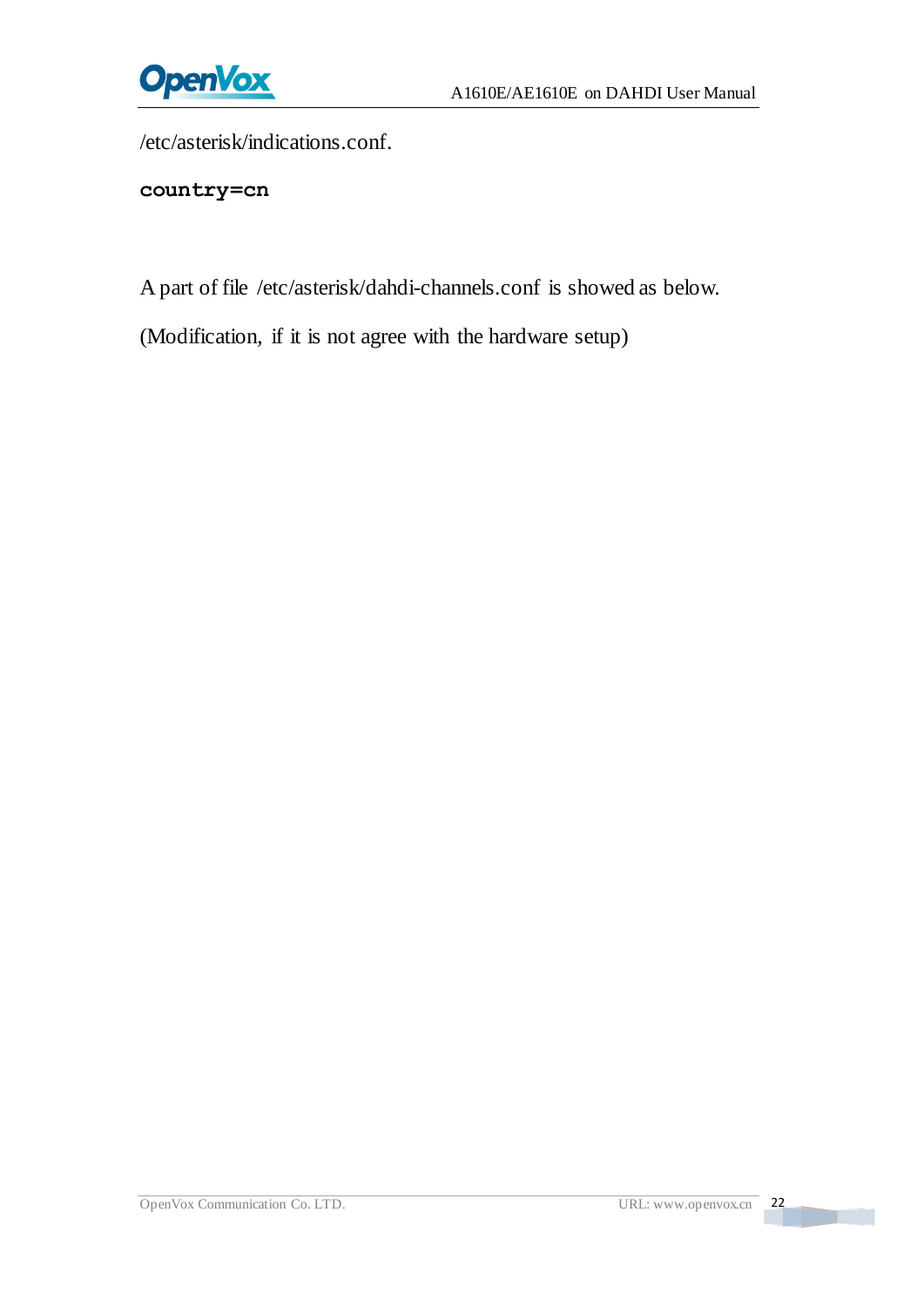

```
; Span 1: OPVXA24XX/24 "OpenVox A1610 Board 25" (MASTER) ;;; line="1 OPVXA24XX/24/0 FXOKS" Signalling=fxo ks // FXS modules use FXO signaling
callerid="Channel 1" <4001> mailbox=4001 group=5 context=from-internal channel => 1 callerid= mailbox= group= context=default ;;; line="2 OPVXA24XX/24/1 FXOKS" signalling=fxo_ks callerid="Channel 2" <4002> mailbox=4002 group=5 context=from-internal channel => 2 callerid= mailbox= group= context=default ……
……
……
;;; line="9 OPVXA24XX/24/8 FXSKS" Signalling=fxs ks // FXO modules use FXS signaling
callerid=asreceived group=0 context=from-pstn channel => 9 callerid= group= context=default ;;; line="10 OPVXA24XX/24/9 FXSKS" signalling=fxs_ks callerid=asreceived group=0 context=from-pstn channel => 10 callerid= group= context=default ……
……
……
```
#### **Figure 7 A part of dahdi-channels.conf**

After modifying the country mode, please execute the following

<u>the state</u>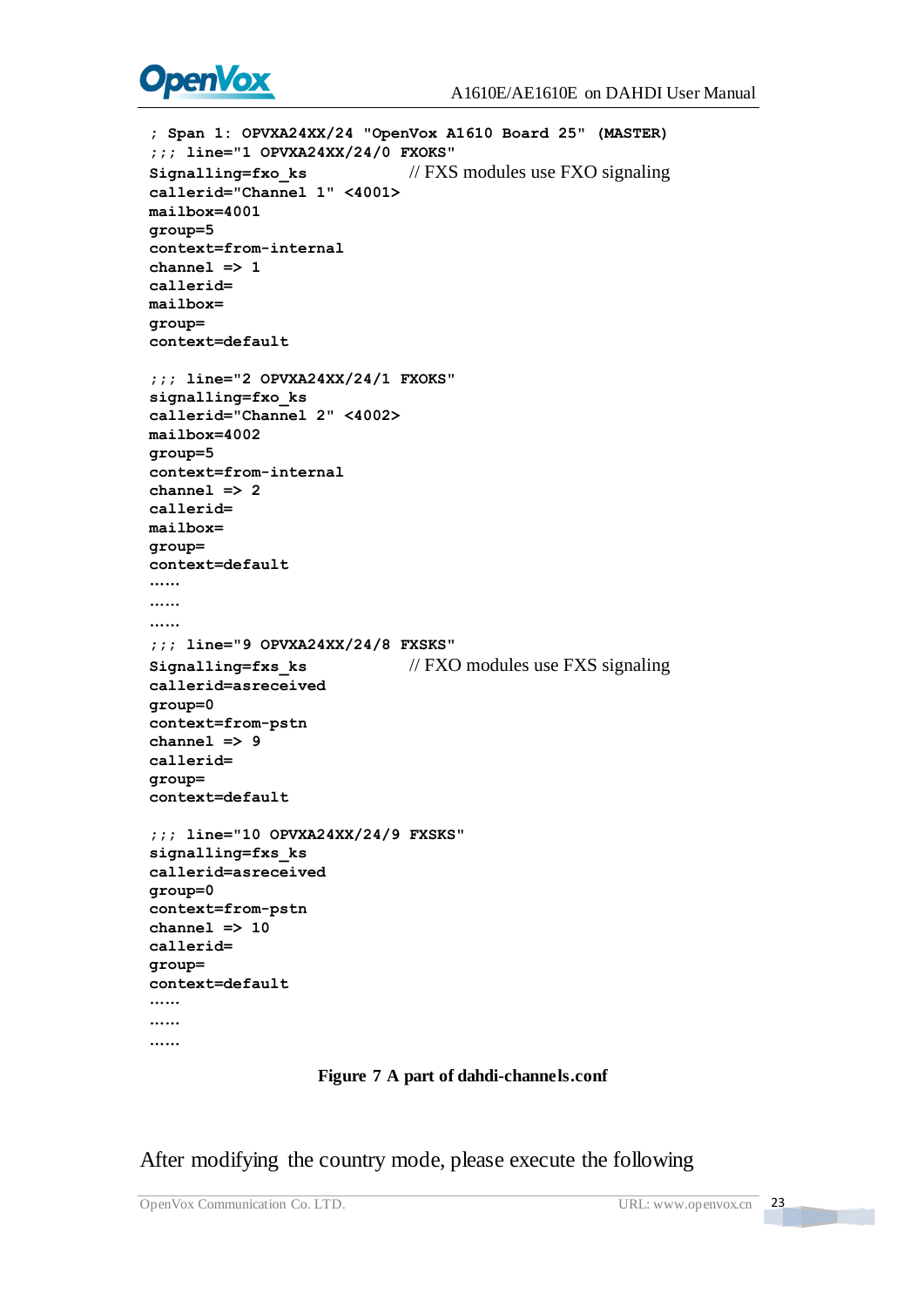

command:

## **# dahdi\_cfg –vvvvvv**

The command is used for reading and loading parameters in the configuration file system.conf and writing to the hardware. A part of outputs are showed in the following figure.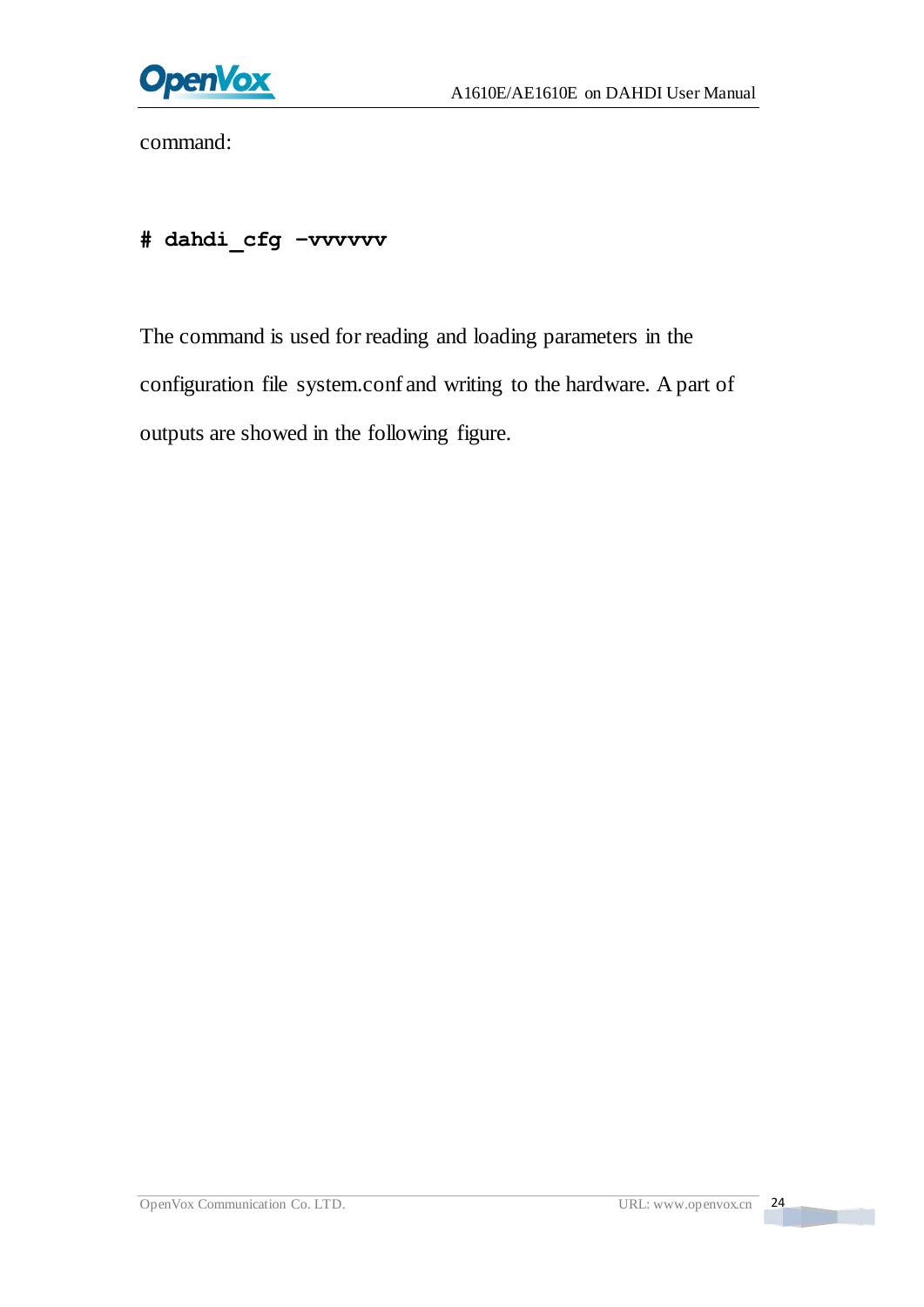

```
channel map:<br>
Channel 21: FKO Kevletter (Casfault) (Keho Canceler: none) (Slaves: 02)<br>
Channel 03: FKO Kevletter (Casfault) (Keho Canceler: none) (Slaves: 02)<br>
Channel 03: FKO Kevletter (Casfault) (Keho Canceler: none) (Sl
```
#### **3. Asterisk initiation**

#### **# asterisk –vvvvvvvgc**

If Asterisk is already activate, run **"**asterisk –r**"** instead. In the CLI,

please run the following command: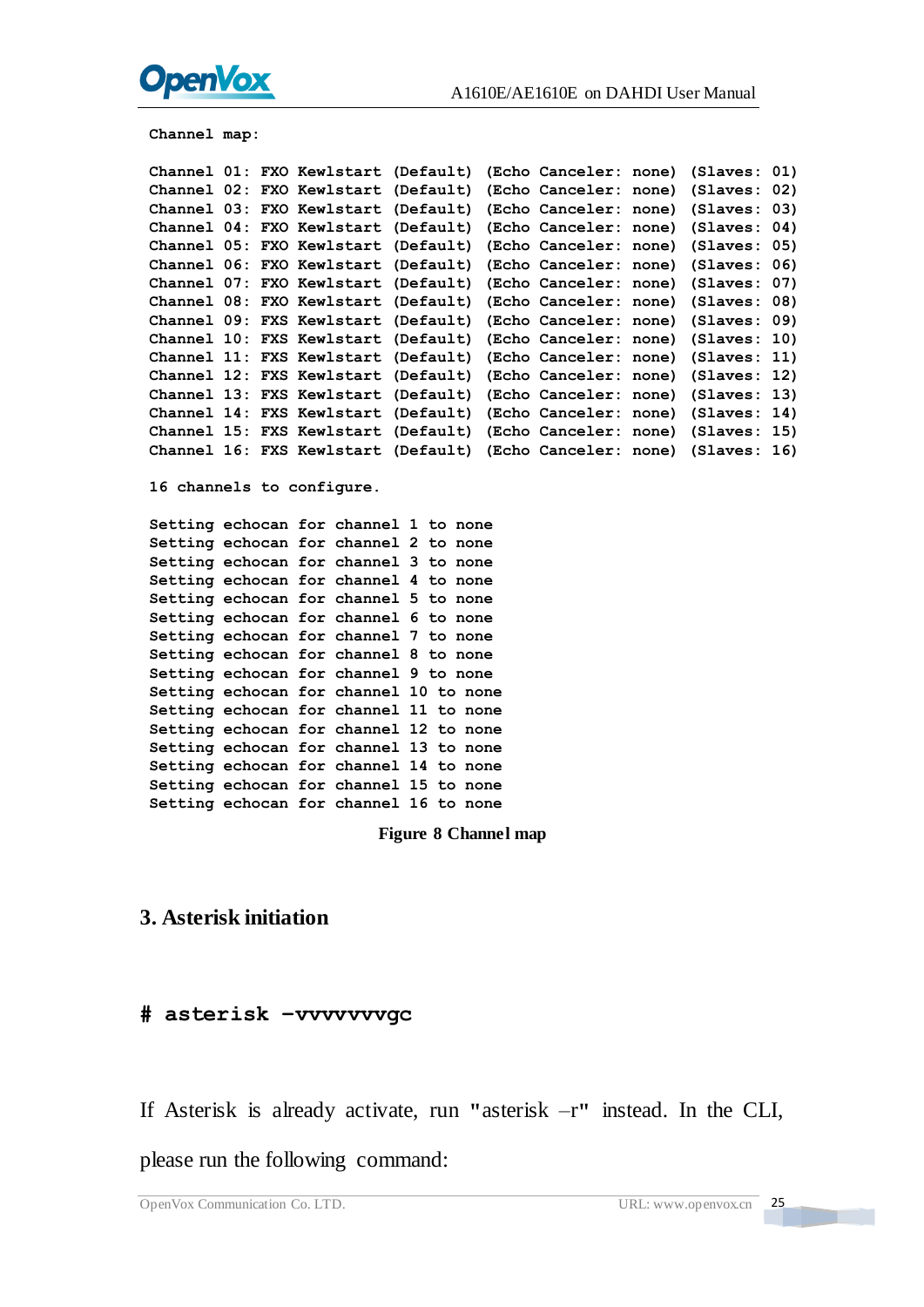

|                | Chan Extension Context | Language | MOH Interpret Blocked |  | State      |
|----------------|------------------------|----------|-----------------------|--|------------|
| pseudo         | default                |          | default               |  | In Service |
| 1              | from-internal          |          | default               |  | In Service |
| $\overline{2}$ | from-internal          |          | default               |  | In Service |
| 3              | from-internal          |          | default               |  | In Service |
| 4              | from-internal          |          | default               |  | In Service |
| 5              | from-internal          |          | default               |  | In Service |
| 6              | from-internal          |          | default               |  | In Service |
| 7              | from-internal          |          | default               |  | In Service |
| 8              | from-internal          |          | default               |  | In Service |
| 9              | from-pstn              |          | default               |  | In Service |
| 10             | from-pstn              |          | default               |  | In Service |
| 11             | from-pstn              |          | default               |  | In Service |
| 12             | from-pstn              |          | default               |  | In Service |
| 13             | from-pstn              |          | default               |  | In Service |
| 14             | from-pstn              |          | default               |  | In Service |
| 15             | from-pstn              |          | default               |  | In Service |
| 16             | from-pstn              |          | default               |  | In Service |

#### **localhost\*CLI> dahdi show channels**

#### **Figure 9 channels show**

If DAHDI channels are found, it means they have been loaded into

Asterisk. You are going to edit dialplan by your requirements.

#### **4. Dialplan edit**

Users must make sure that the context **"**from-pstn**"** and **"**from-internal**"**

are in extensions.conf, here a simple example is given:

#### **# vim /etc/asterisk/extensions.conf**

**The Contract**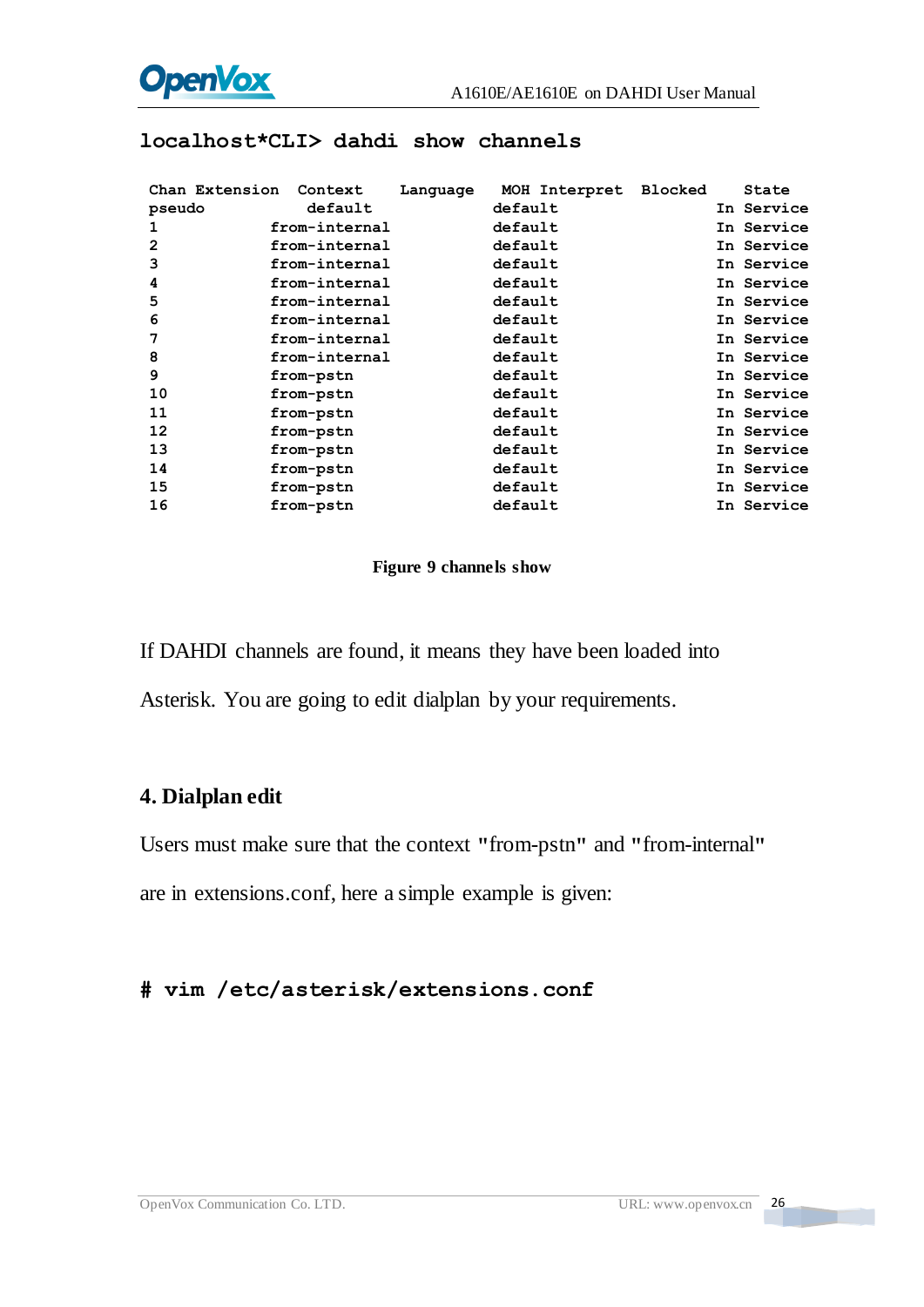

```
[from-pstn] exten => s,1,Answer() exten => s,n,Dial(dahdi/1,,r) exten => s,n,Hangup()
[from-internal] exten => 200,1,Dial(dahdi/9/outgoing_number) exten => 200,2,Hangup()
```
**Figure 10 dialplan show**



You should write the destination number instead of the outgoing\_number in the above dial plan. The dial plan achieves that when an extension telephone dials 200,

Asterisk will transfer through channel 9 to the destination.

While a call comes from PSTN line, Asterisk answers firstly, and then gets through to the extension set which connects to channel 1.

After saving your dialplan, please run **"**asterisk –r**"**, then execute **"**reload**"** in the CLI. Next you are able to make calls.

#### **Additional function**

Users should run command **"cat /proc/interrupts"** to check A1610E/AE1610E has independent interrupt. If A1610E/AE1610E shares interrupt with other devices, it may cause some problems even cannot work normally. While A1610E/AE1610E allows users to modify interrupt pin during firmware upgrade for avoiding interrupt conflict.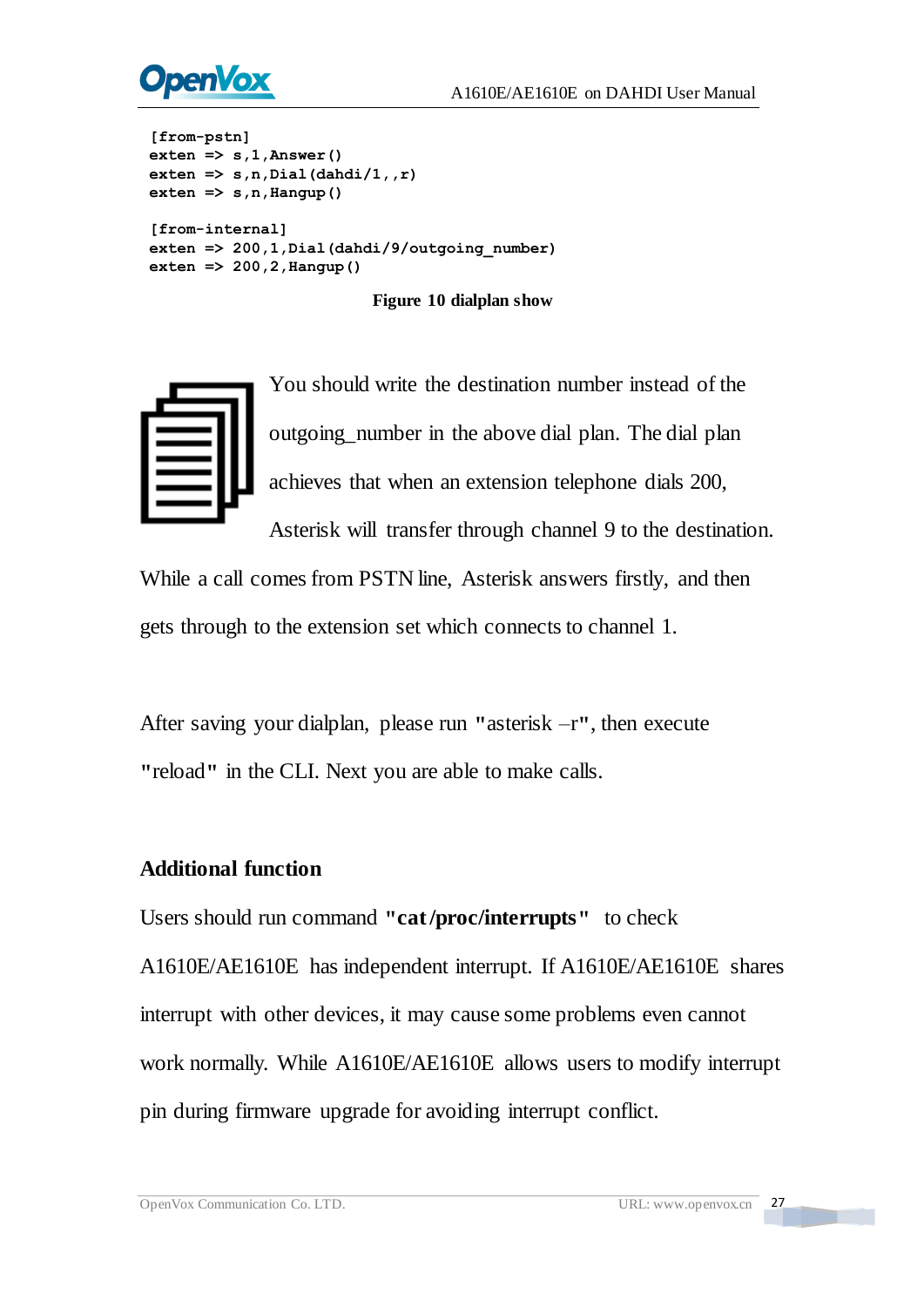

# <span id="page-28-0"></span>**Chapter 4 Reference**

[www.openvox.cn](http://www.openvox.cn/) [www.digium.com](http://www.digium.com/) [www.asterisk.org](http://www.asterisk.org/) [www.voip-info.org](http://www.voip-info.org/) [www.asteriskguru.com](http://www.asteriskguru.com/)

#### **Tips**

Any questions during installation please consult in our forum or look up for answers from the following websites:

**[Forum](http://bbs.openvox.cn/)**

**[wiki](http://wiki.openvox.cn/index.php/%E9%A6%96%E9%A1%B5)**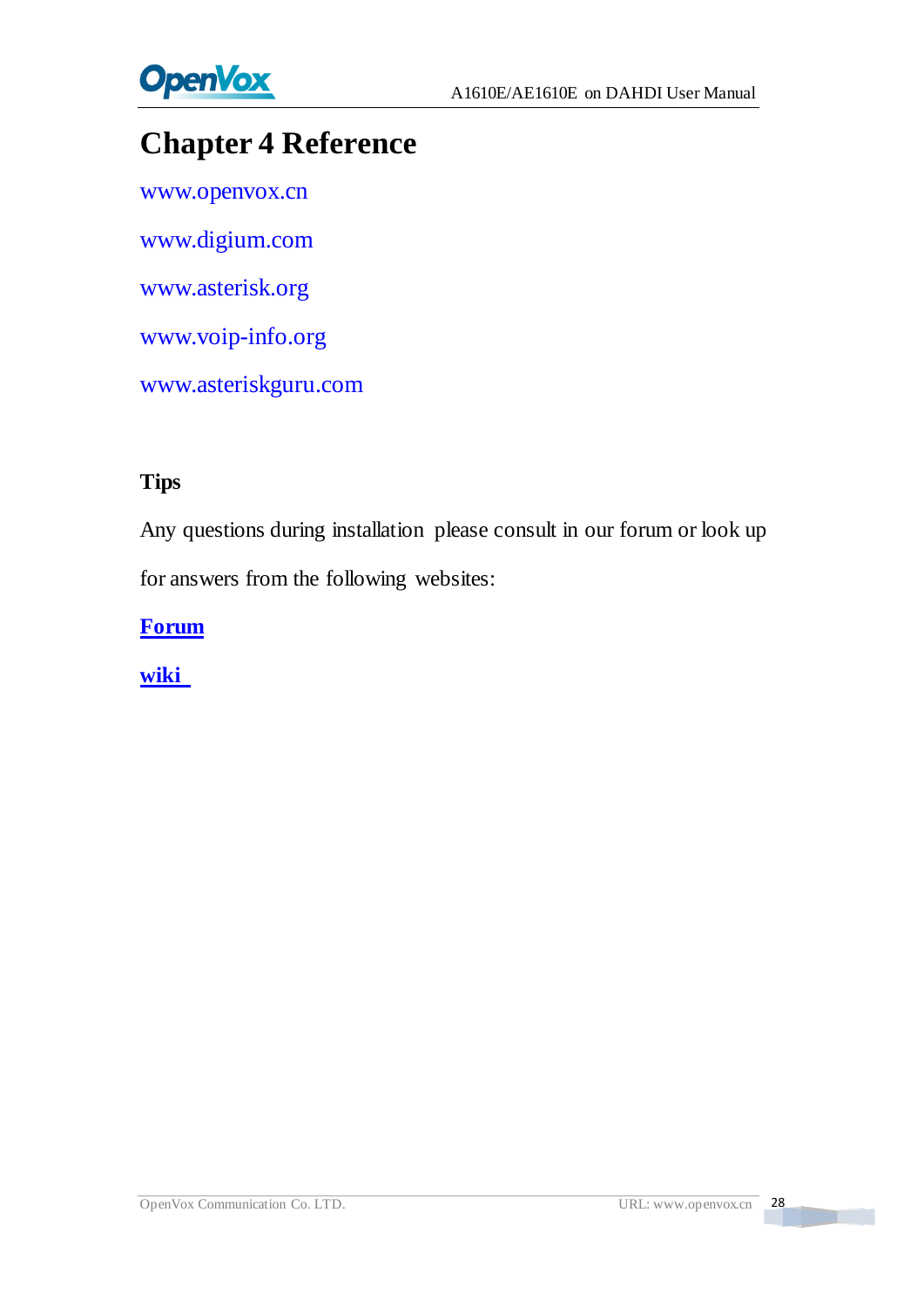

## <span id="page-29-0"></span>**Appendix A Specifications**

#### •**Weight and size**

Weight: 129g (A1610E) 10g (EC module)

Size:  $219\times111.2\times18$ mm<sup>3</sup>

#### • **Interfaces**

PCI-E Bus: Be compatible with standard PCI-E  $\times$ 1,  $\times$ 2,  $\times$ 4,  $\times$ 8,  $\times$ 16 slot

Power Supply Connector: 4-pin connector

RJ45 connector

#### • **Environment**

Temperature:  $0 \sim 50 \text{ C}$  (Operation)

 $-40$  ~125 °C (Storage)

Humidity: 10~90% NON-CONDENSING

#### • **Power consumption**

Power: 8.21W Minimum, 88.24W Maximum

#### • **Hardware and software requirements**

 $RAM 128 + MB$ 

Linux kernel 2.4.X or 2.6.X

#### CPU 800+ MHZ

OpenVox Communication Co. LTD. URL: www.openvox.cn 29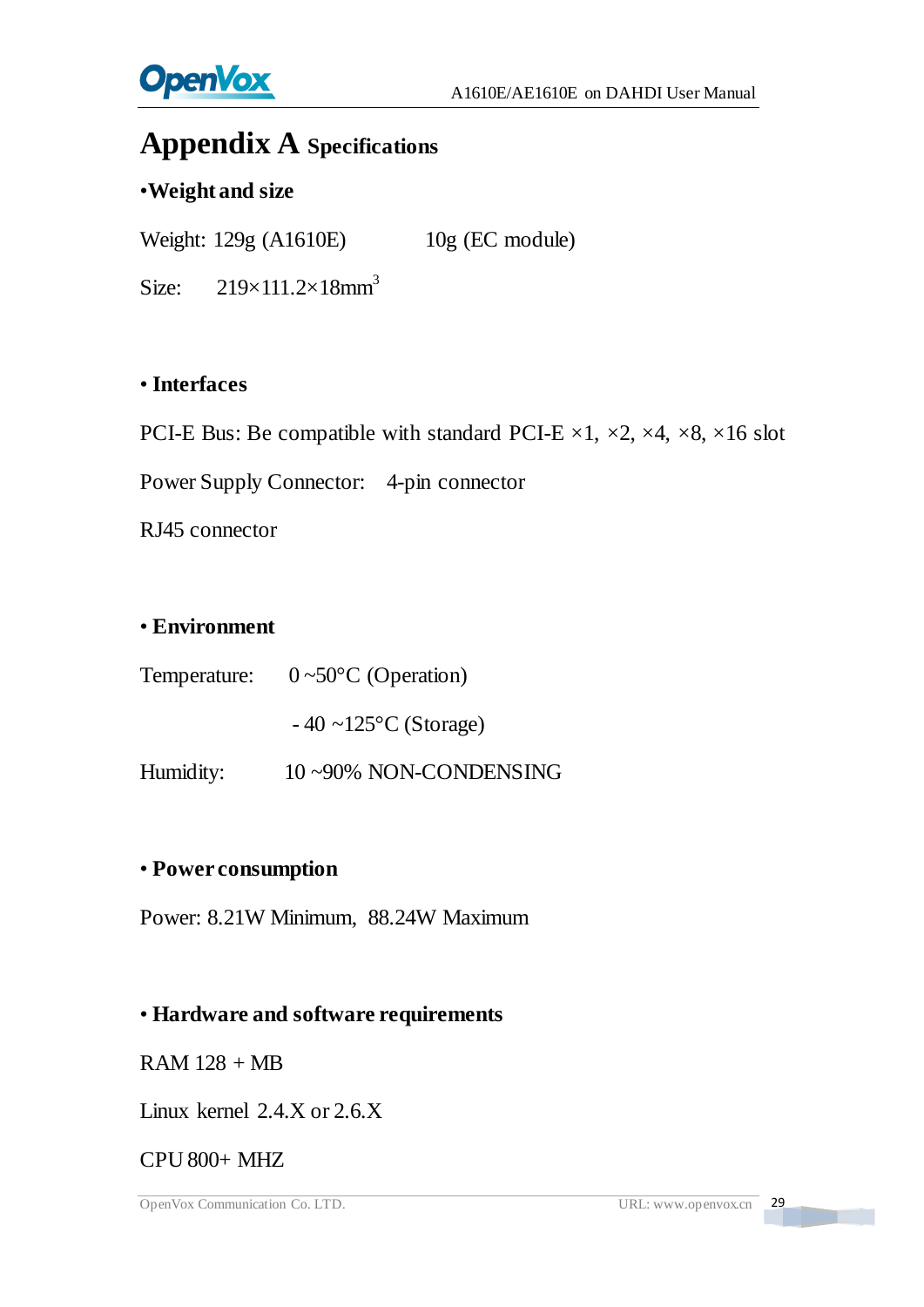

## <span id="page-30-0"></span>**Appendix B Interfaces**

There are up to 4 FXS-400/FXO-400 modules on every

A1610E/AE1610E, a module corresponds to a RJ45 port which A1610E/AE1610E takes 2 of 8 pins for a pair connectorto your 4-pin or 6-pin telephone line, so each RJ45 socket is divided into 4 telephone lines by a splitter. Either 4-pin or 6-pin RJ11 port is compatible with the splitter, let's illustrate pin assignments of RJ11and RJ45 port by the following tables and figure.

| 4-pin RJ11 port                                | <b>PIN</b> | <b>Description</b> |
|------------------------------------------------|------------|--------------------|
| $\overline{2}$<br>$\overline{\mathbf{3}}$<br>4 |            | Not used           |
|                                                |            | Tip                |
|                                                |            | Ring               |
|                                                |            | Not used           |

## **4-pin RJ11 port**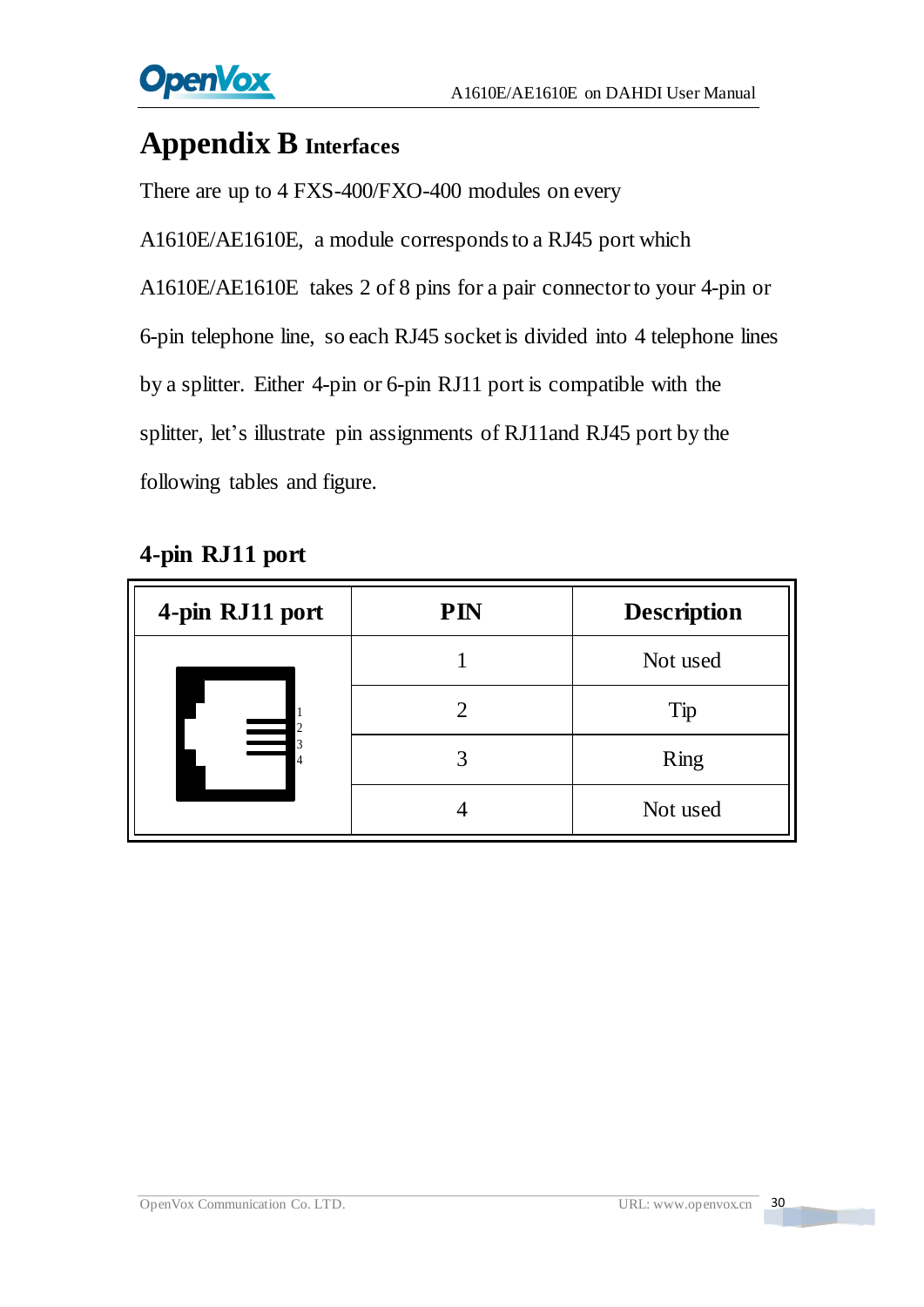

## **6-pin RJ11 port**

| 6-pin RJ11 port                             | <b>PIN</b>     | <b>Description</b> |
|---------------------------------------------|----------------|--------------------|
| 1<br>$\equiv$<br>$\equiv$<br>$\overline{6}$ |                | Not used           |
|                                             | $\overline{2}$ | Not used           |
|                                             | 3              | Tip                |
|                                             |                | Ring               |
|                                             | 5              | Not used           |
|                                             | 6              | Not used           |

## **RJ-45 interface**